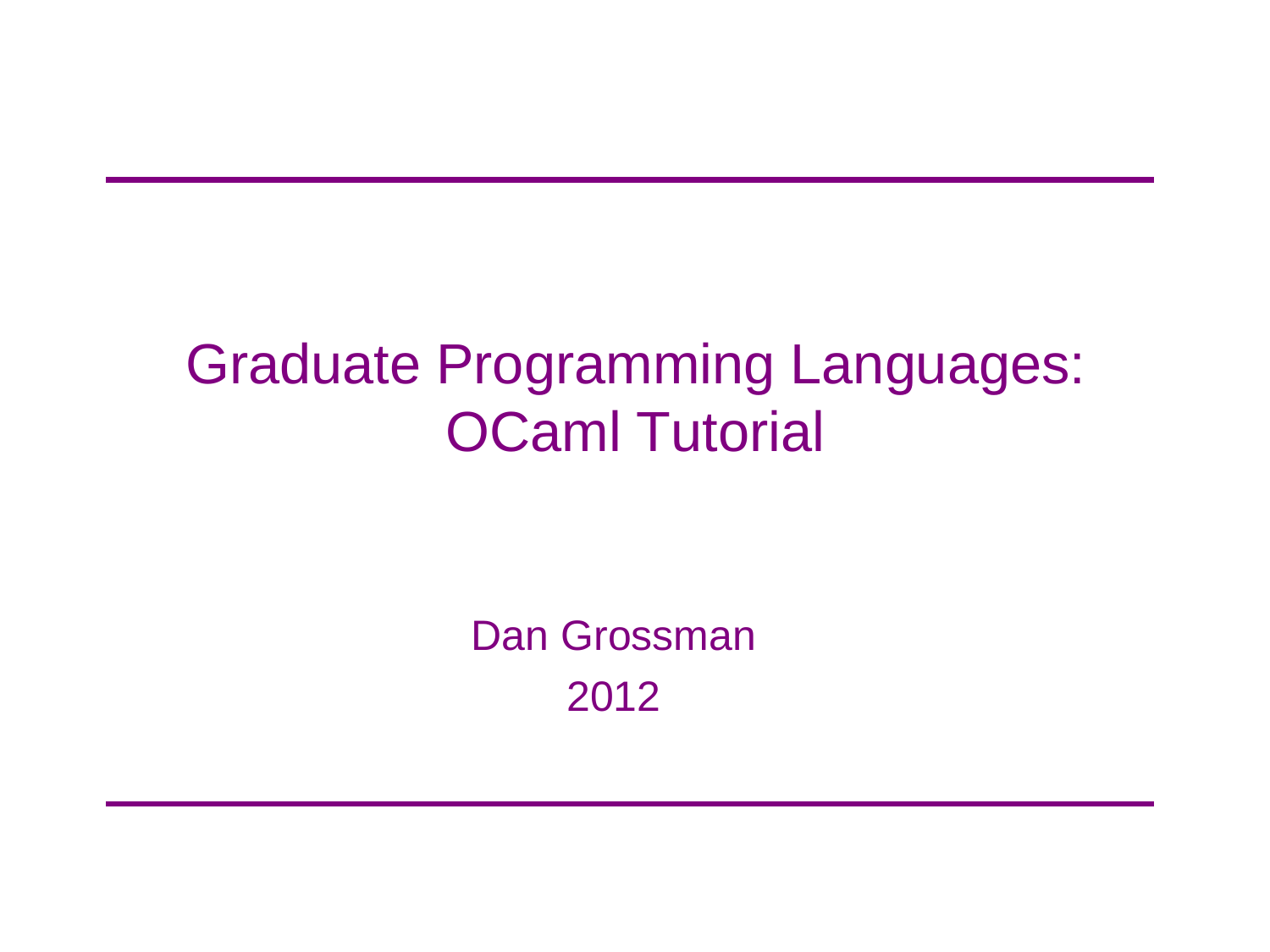#### What is this

These slides contain the same code as **play.ml** and other files

- Plus some commentary
- Make of them what you will

(Live demos probably work better, but if these slides are useful reading, then great)

This "tutorial" is heavily skewed toward the features we need for studying programming languages

– Plus some other basics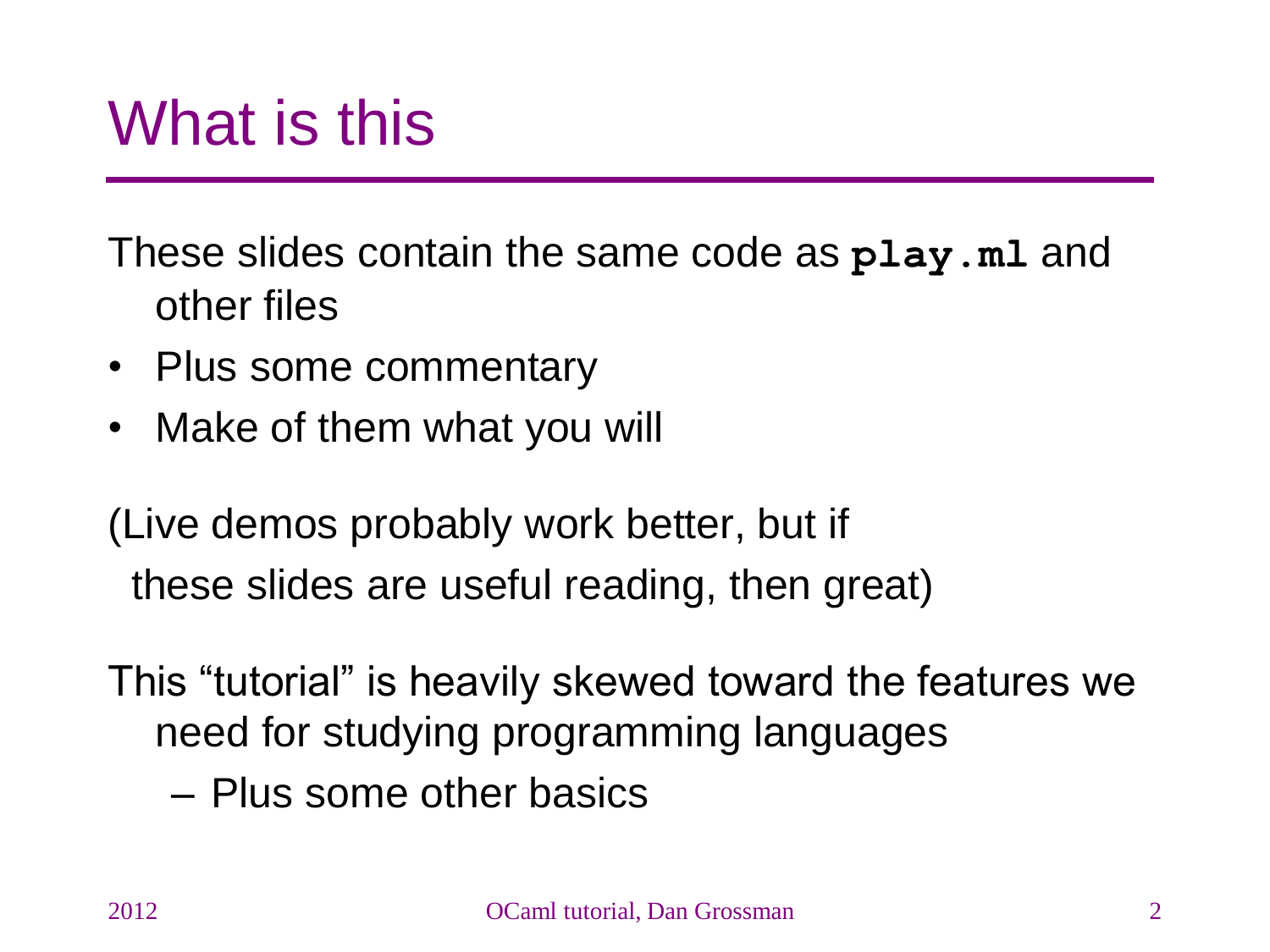#### Hello, World!

**(\* our first program \*)**

let  $x = print string$  "Hello, World! $\n\ln$ "

- A *program* is a sequence of *bindings*
- One kind of binding is a *variable binding*
- Evaluation evaluates bindings in order
- To evaluate a variable binding:
	- $-$  Evaluate the expression (right of  $=$ ) in the environment created by the pr*evious* bindings.
	- This produces a value.
	- Extend the (top-level) environment, binding the variable to the value.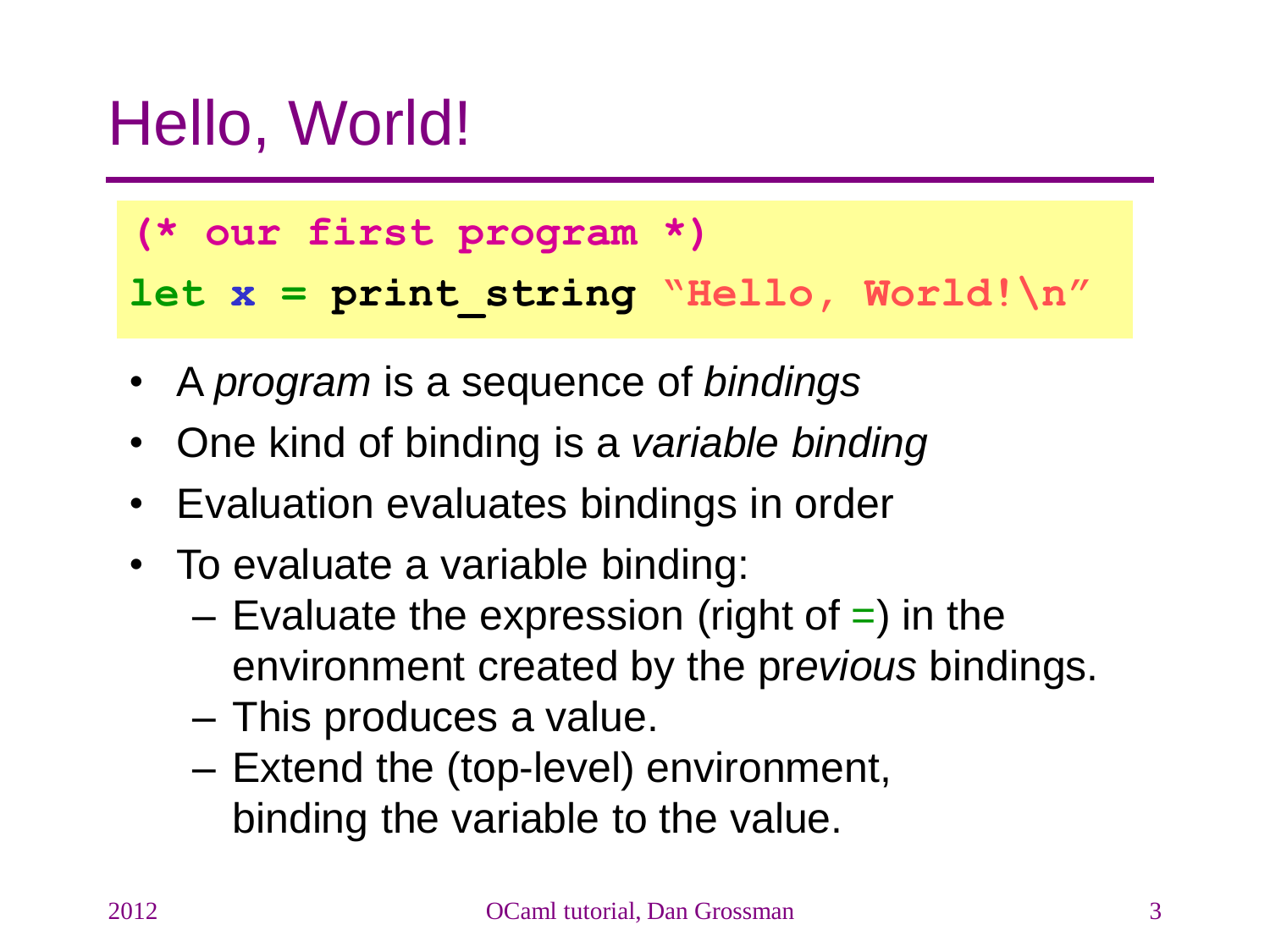#### Some variations

```
let x = print_string "Hello, World!\n"
(*same as previous with nothing bound to ()*)
let = print string "Hello, World!\n\ln"
(*same w/ variables and infix concat function*)
let h = "Hello, "
let w = "World!\n"
let = print string (h < w)(*function f: ignores its argument & prints*)
let f x = \frac{p}{p} print string (h \land w)
(*so these both print (call is juxtapose)*)
let y1 = f 37
let y2 = f f (* pass function itself *)
(*but this does not (y1 bound to ())*)
let y3 = y1
```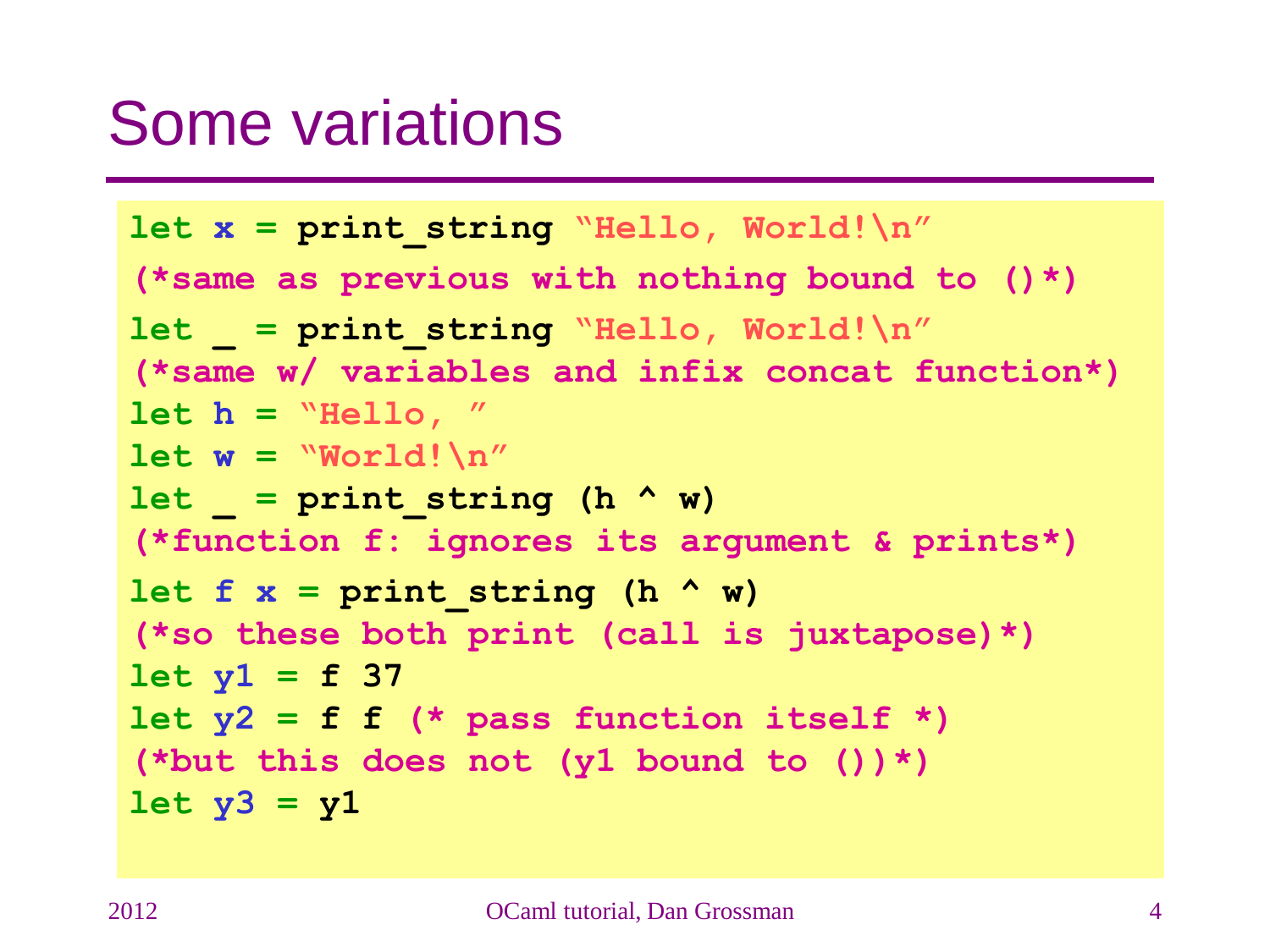# Compiling/running

| ocamlc file.ml            | compile to bytecodes (put<br>in executable)             |
|---------------------------|---------------------------------------------------------|
| ocamlopt file.ml          | compile to native (1-5x)<br>faster, no need in class)   |
| ocamlc -i file.ml         | print types of all top-level<br>bindings (an interface) |
| ocaml                     | read-eval-print loop (see<br>manual for directives)     |
| ocamlprof,<br>ocamldebug, | see the manual<br>(probably unnecessary)                |

• Later: multiple files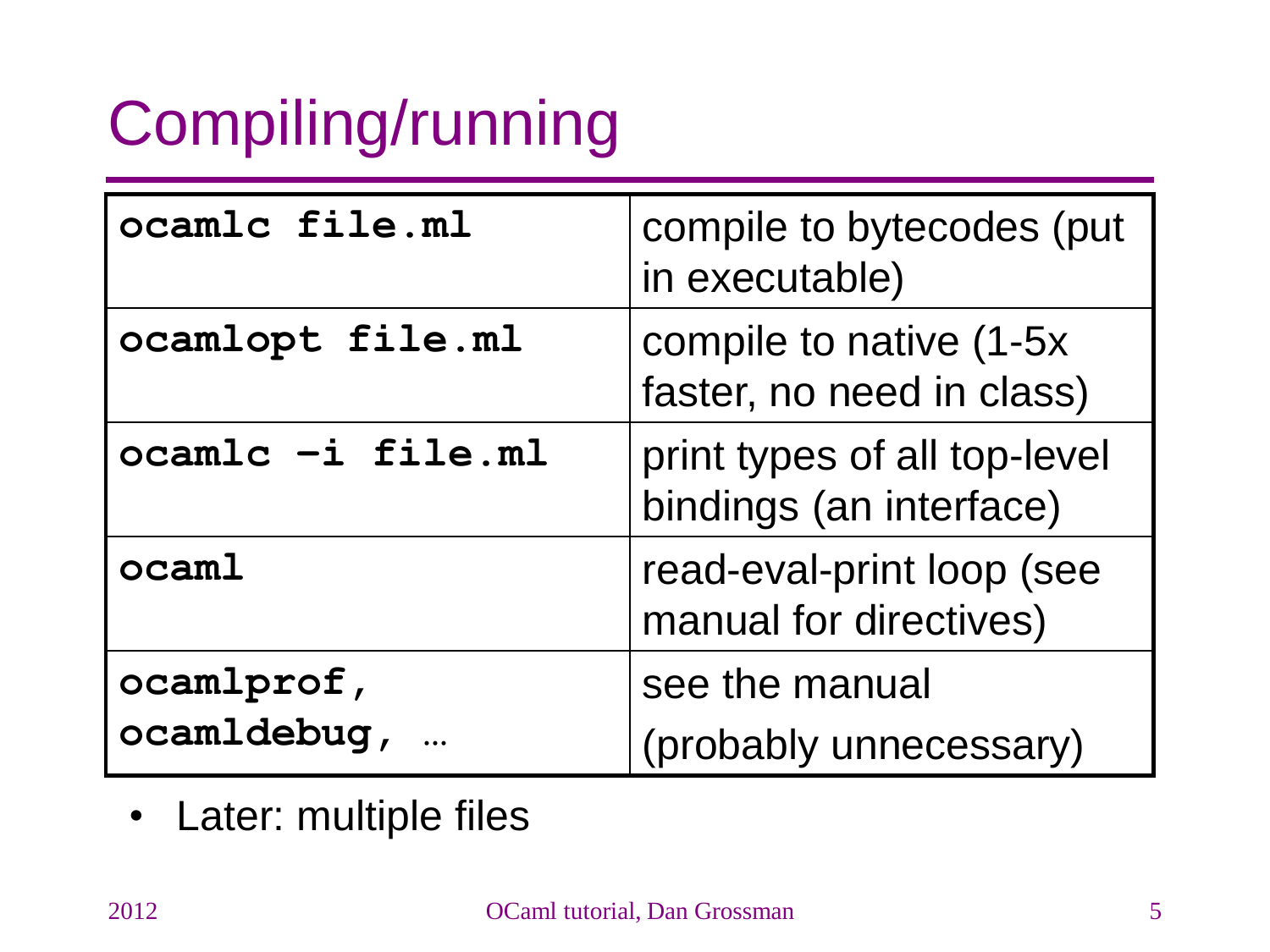## Installing, learning

- Links from the web page:
	- **www.ocaml.org**
	- The on-line manual (great reference)
	- An on-line book (less of a reference)
	- Installation/use instructions
- Contact us with install problems soon!
- Ask questions (we know the language, want to share)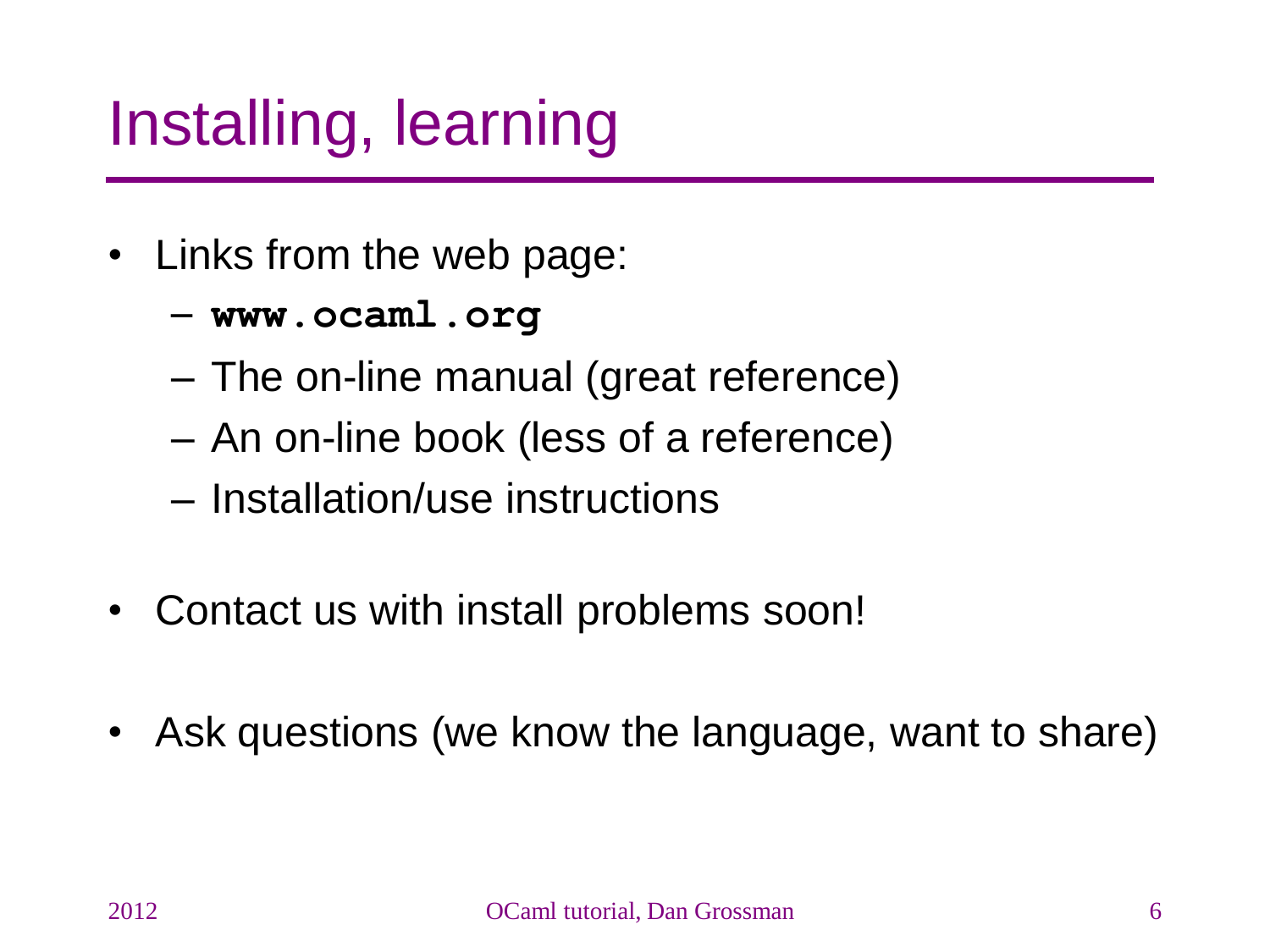

• Every expression has one type. So far:

```
int string unit t1->t2 'a
(* print_string : string->unit, "…" : string *)
let x = print_string "Hello, World!\n"
(* x : unit *)
…
(* ^ : string -> string -> string *)
let f x = \frac{p}{p} \frac{p}{p} \frac{p}{p} \frac{p}{p} \frac{p}{p} \frac{p}{p} \frac{p}{p}(* f : 'a -> unit *)
let y1 = f 37 (* y1 : unit *)
let y2 = f f (* y2 : unit *)let y3 = y1 (* y3 : unit *)
```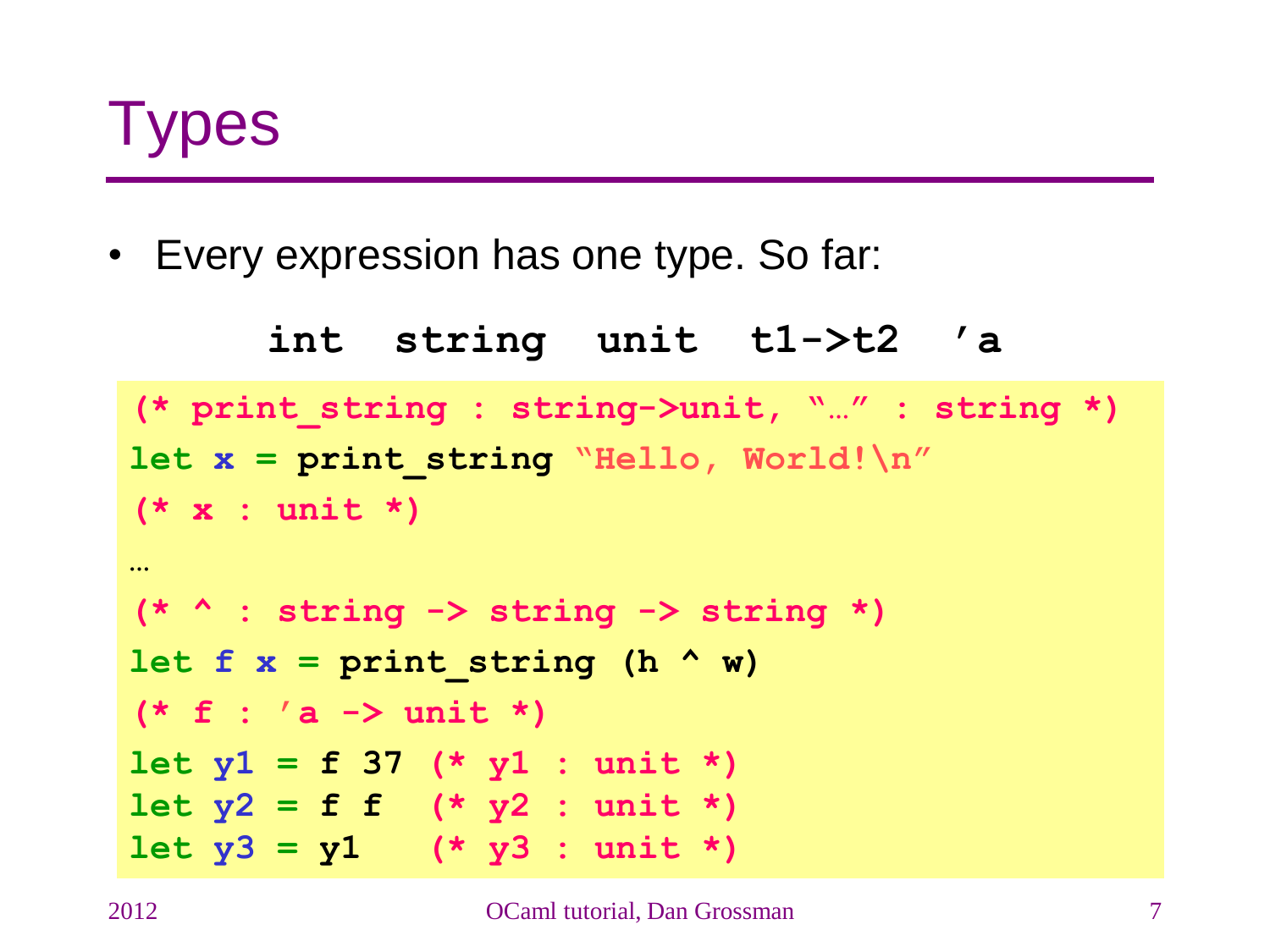## Explicit types

- You (almost) never need to write down types
	- But can help debug or document
	- Can also constrain callers, e.g.:

```
let f x = \frac{p}{p} \frac{p}{p} \frac{p}{p} \frac{p}{p} \frac{p}{p} \frac{p}{p} \frac{p}{p}let g (x:int) = f xlet _ = g 37 
let _ = g "hi" (*no typecheck, but f "hi" does*)
```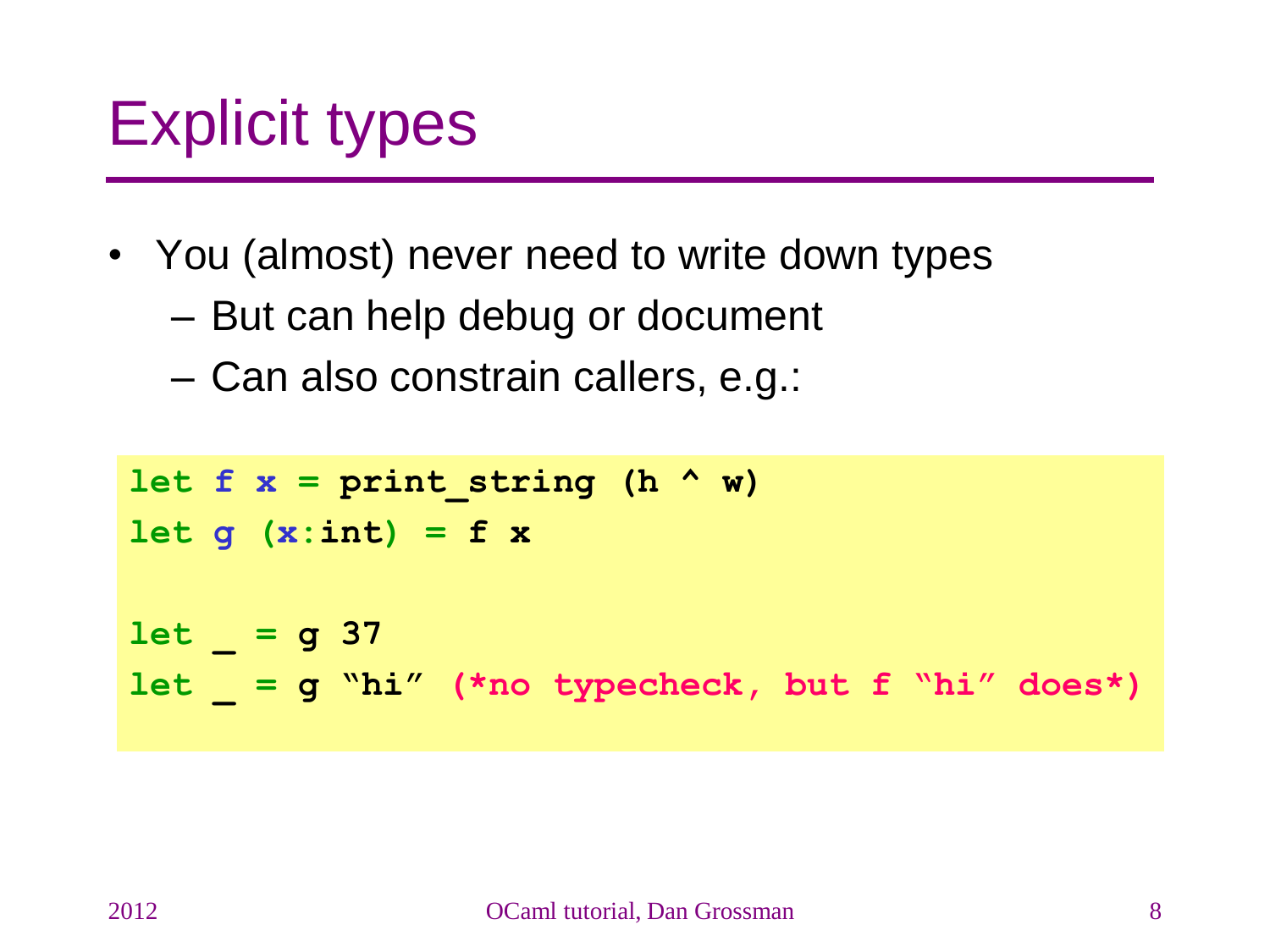## Theory break

Some terminology and pedantry to serve us well:

- Expressions are *evaluated* in an environment
- An *environment* maps variables to values
- Expressions are *type-checked* in a context
- A *context* maps variables to types
- *Values* are integers, strings, function-closures, … – "things already evaluated"
- Constructs have evaluation rules (except values) and type-checking rules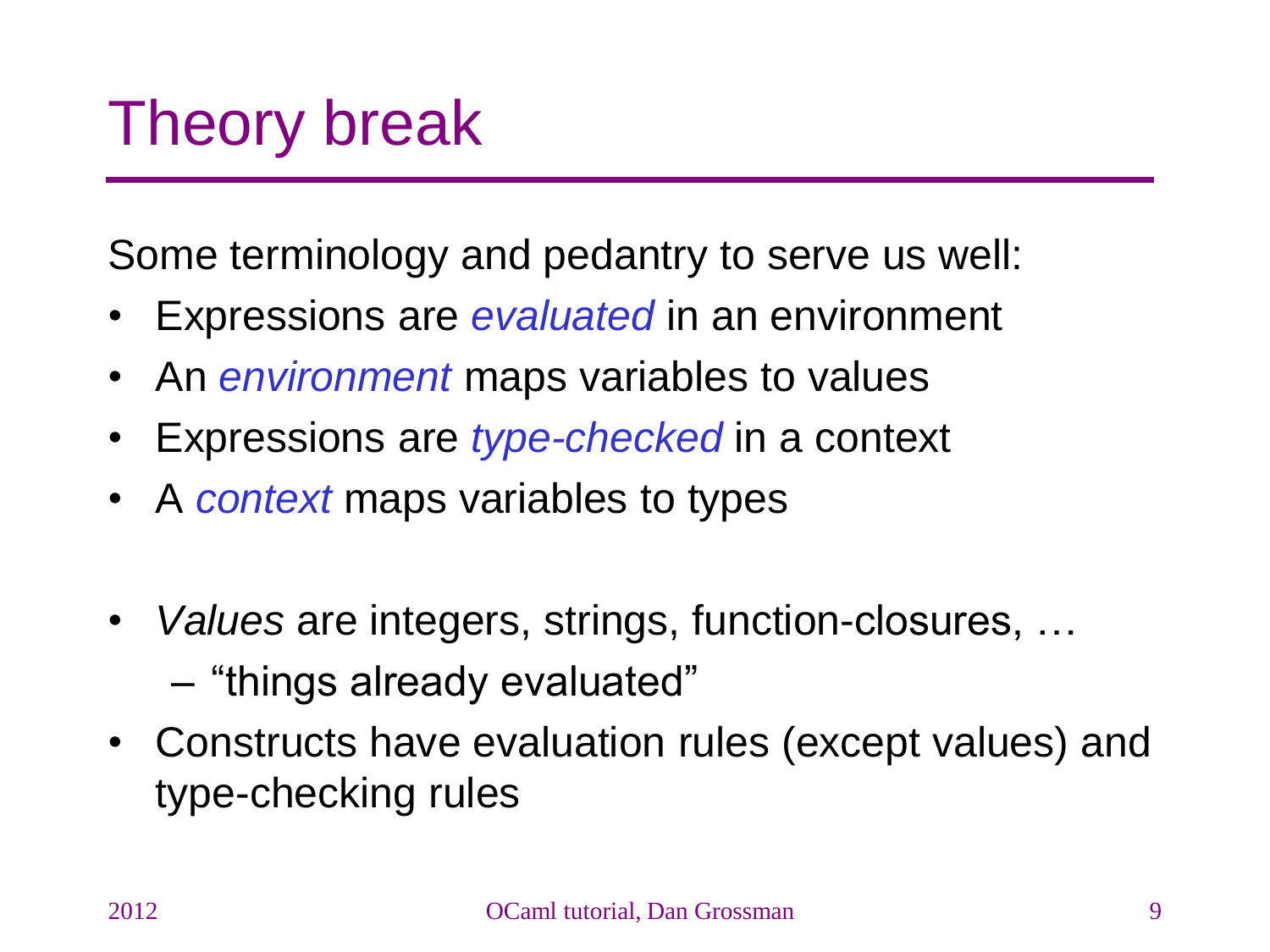#### Recursion

• A let binding is not in scope for its expression, so: **let rec**

```
(* smallest infinite loop *)
let rec forever x = forever x
(* factorial (if x>=0, parens necessary) *)
let rec fact x =
   if x==0 then 1 else x * (fact(x-1))
(*everything an expression, e.g., if-then-else*)
let fact2 x =
   (if x==0 then 1 else x * (fact(x-1))) * 2 / 2
```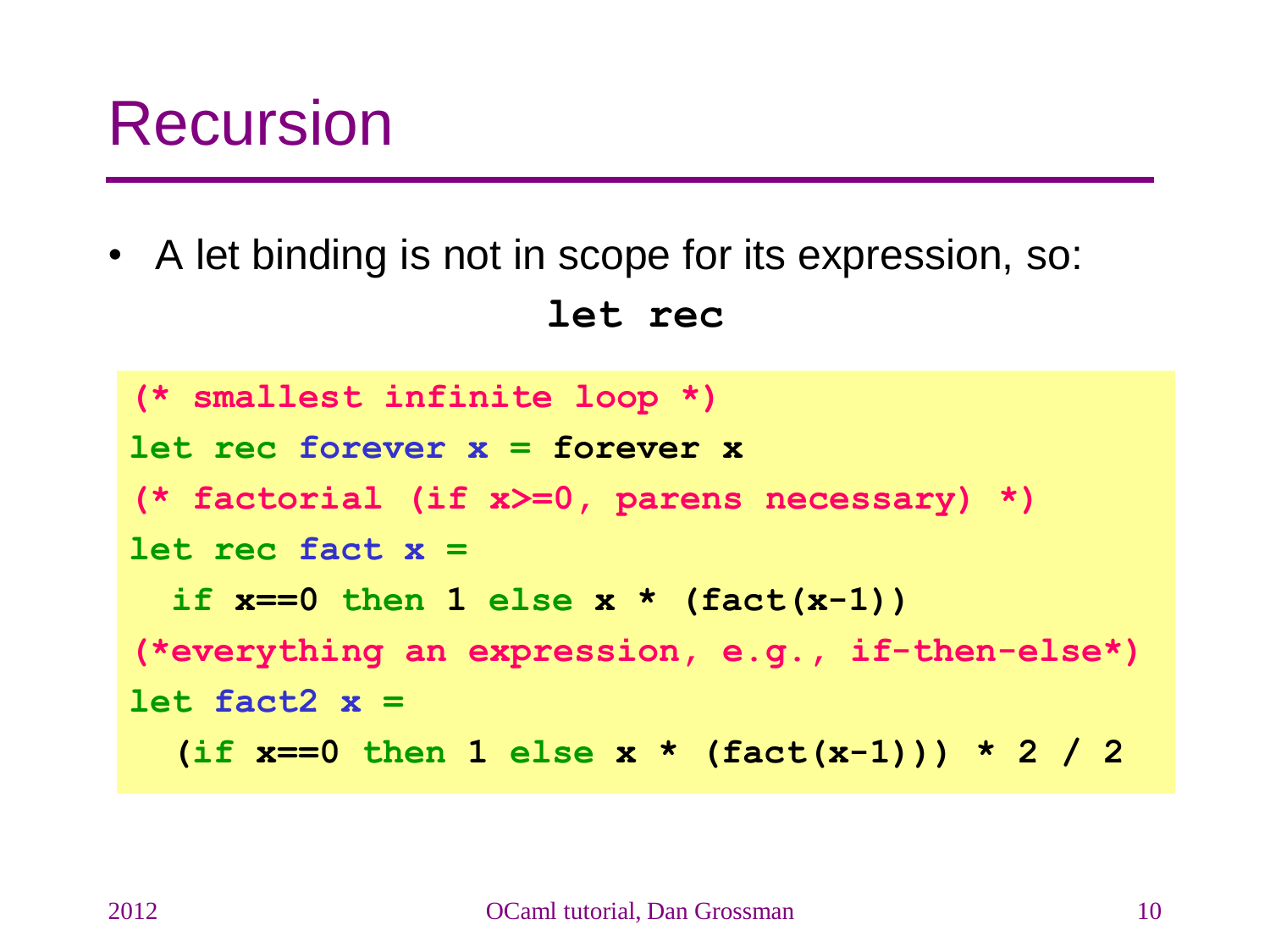#### Locals

• Local variables and functions much like top-level ones (with **in** keyword)

```
let quadruple x =
  let double y = y + y in let ans = double x + double x in
   ans
let _ 
=
print_string((string_of_int(quadruple 7)) ^ "\n")
```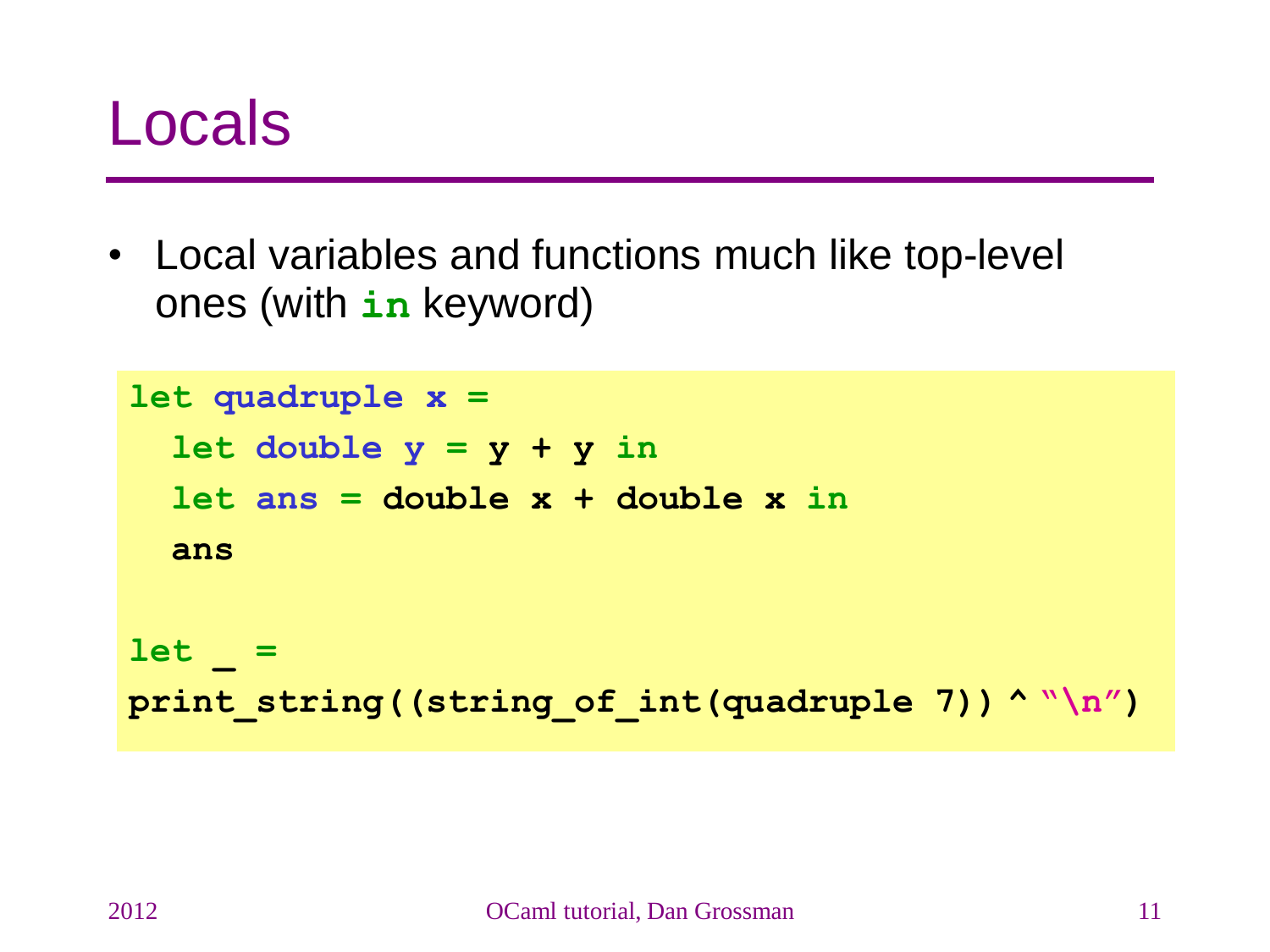## Anonymous functions

- Functions need not be bound to names
	- In fact we can *desugar* what we have been doing

```
let quadruple2 x =
   (fun x -> x + x) x + (fun x -> x + x) x
let quadruple3 x =
  let double = fun x \rightarrow x + x in double x + double x
```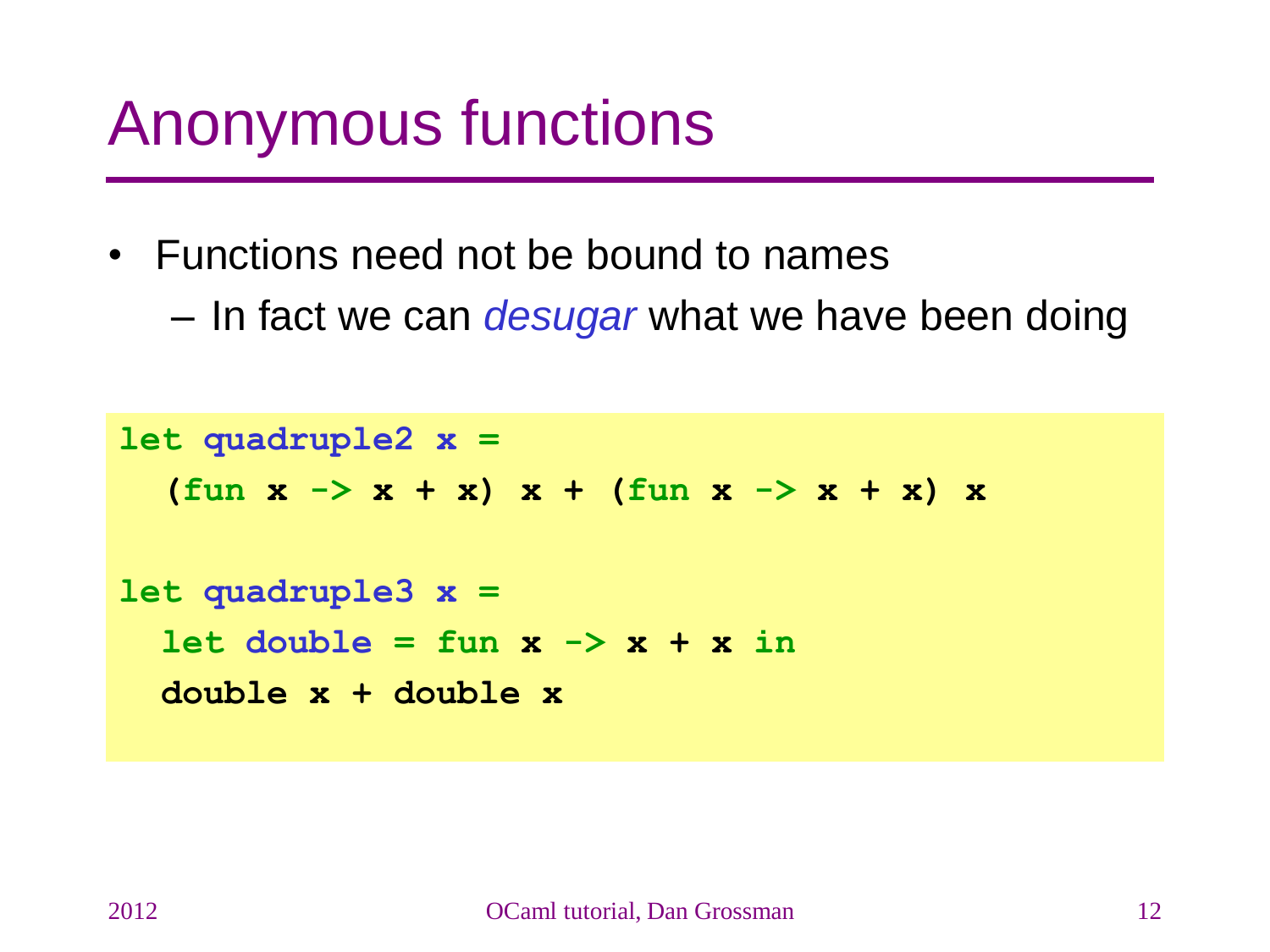## Passing functions

```
(* without sharing (shame) *)
print_string((string_of_int(quadruple 7)) ^ "\n");
print_string((string_of_int(quadruple2 7)) ^ "\n");
print_string((string_of_int(quadruple3 7)) ^ "\n")
(* with "boring" sharing (fine here) *)
let print_i_nl i =
   print_string ((string_of_int i) ^ "\n")
let _ 
= print_i_nl (quadruple 7);
         print_i_nl (quadruple2 7);
         print_i_nl (quadruple3 7)
(* passing functions instead *)
let print i nl2 i f = print i nl (f i)
let _ 
= print_i_nl2 7 quadruple ;
         print_i_nl2 7 quadruple2;
         print_i_nl2 7 quadruple3
```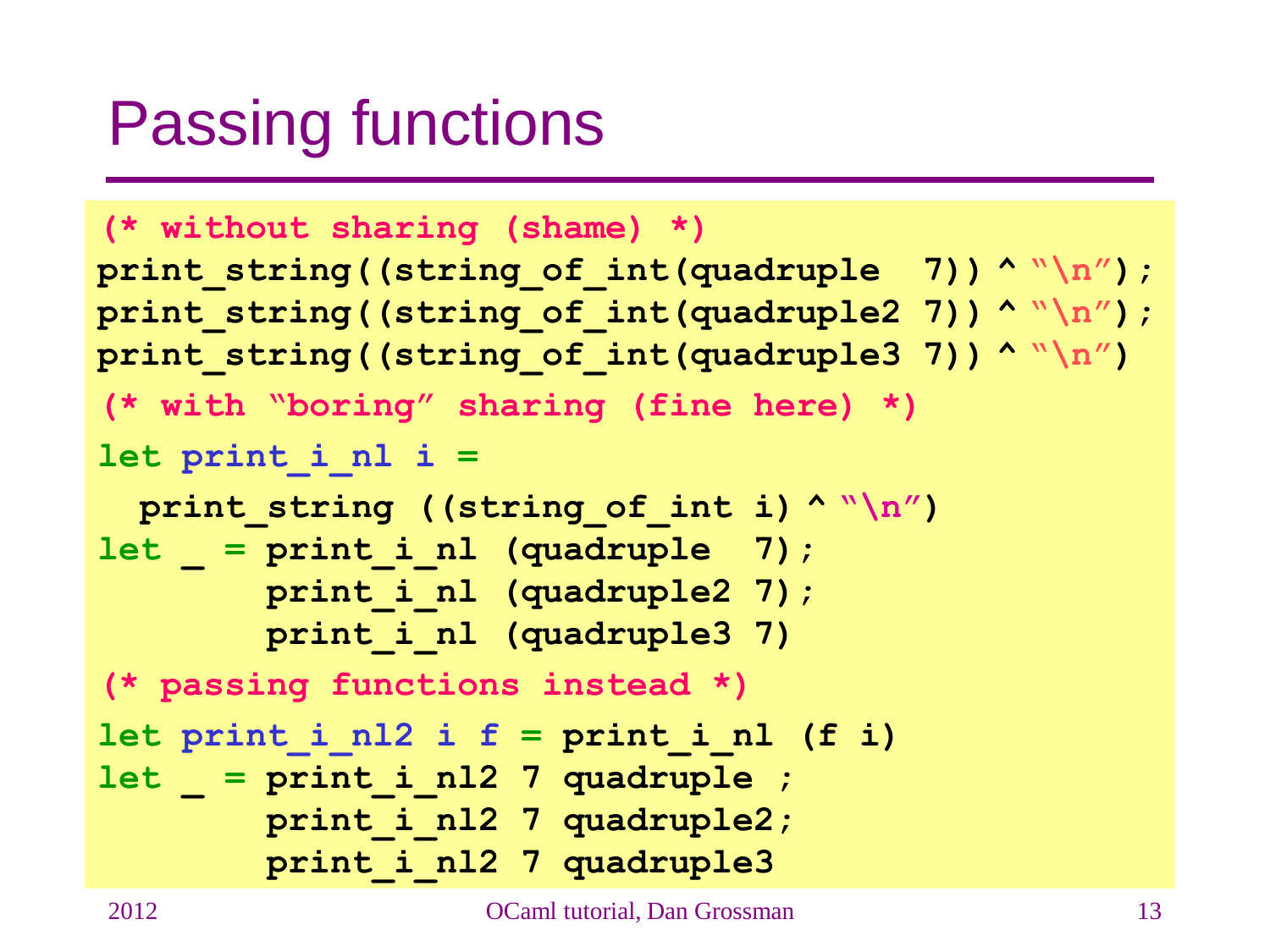## Multiple args, currying

 $let$   $print$   $i$   $n12$   $i$   $f$  =  $print$   $i$   $n1$  (f  $i)$ 

• Inferior style (fine, but OCaml novice):

**let print\_on\_seven f = print\_i\_nl2 7 f**

- Partial application (elegant and addictive): **let print\_on\_seven = print\_i\_nl2 7**
- Makes no difference to callers:

```
let _ 
= print_on_seven quadruple ;
         print_on_seven quadruple2;
         print_on_seven quadruple3
```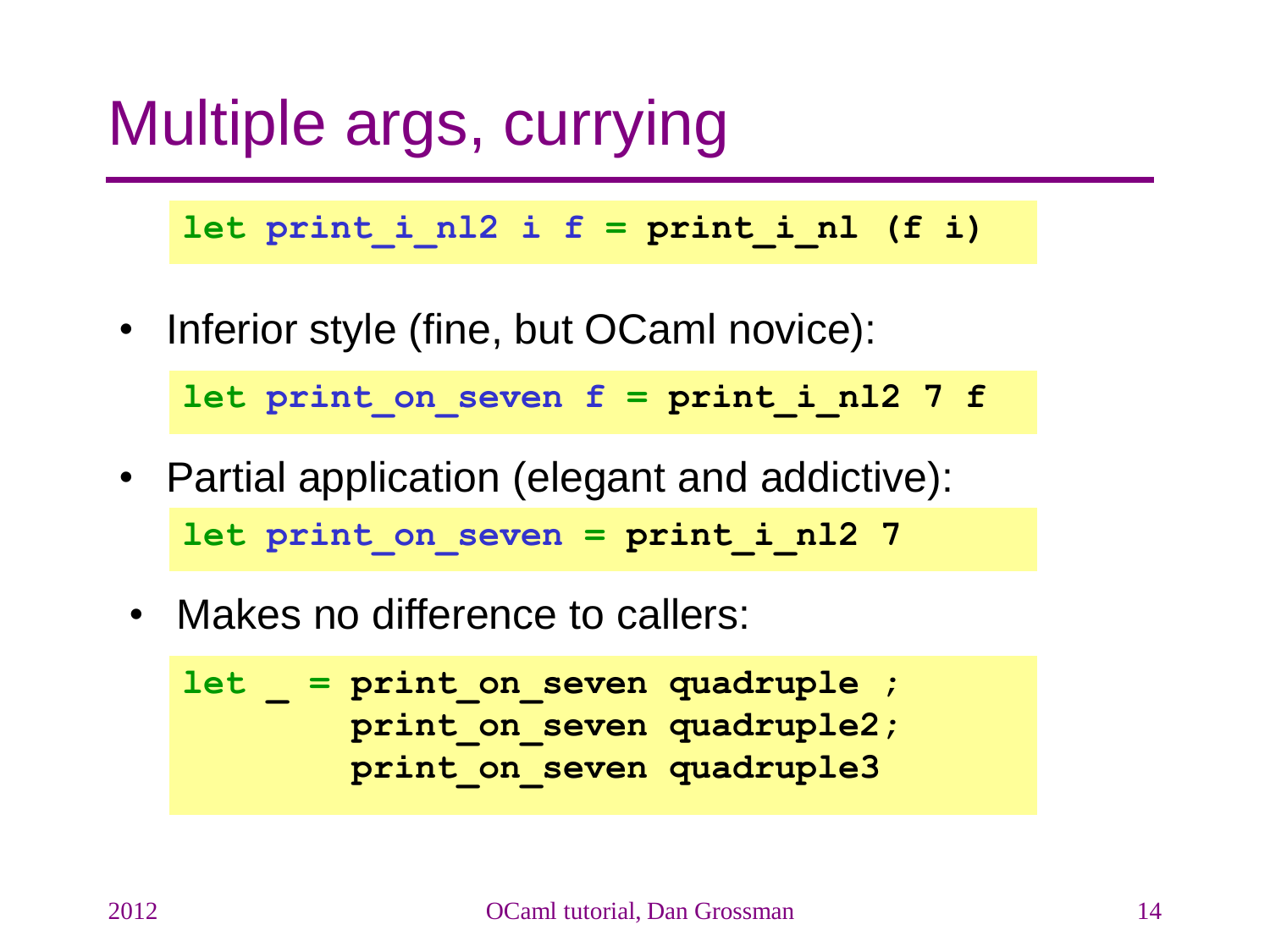## Currying exposed

**(\* 2 ways to write the same thing \*)**  $let$  print i nl2 i f =  $print$  i nl (f i) **let print\_i\_nl2 = fun i -> (fun f -> print\_i\_nl (f i))**  $(\text{*print i nl2 : (int -> (int -> int) -> unit))$  **i.e., (int -> (int -> int) -> unit) \*)**

**(\* 2 ways to write the same thing \*) print\_i\_nl2 7 quadruple**

**(print\_i\_nl2 7) quadruple**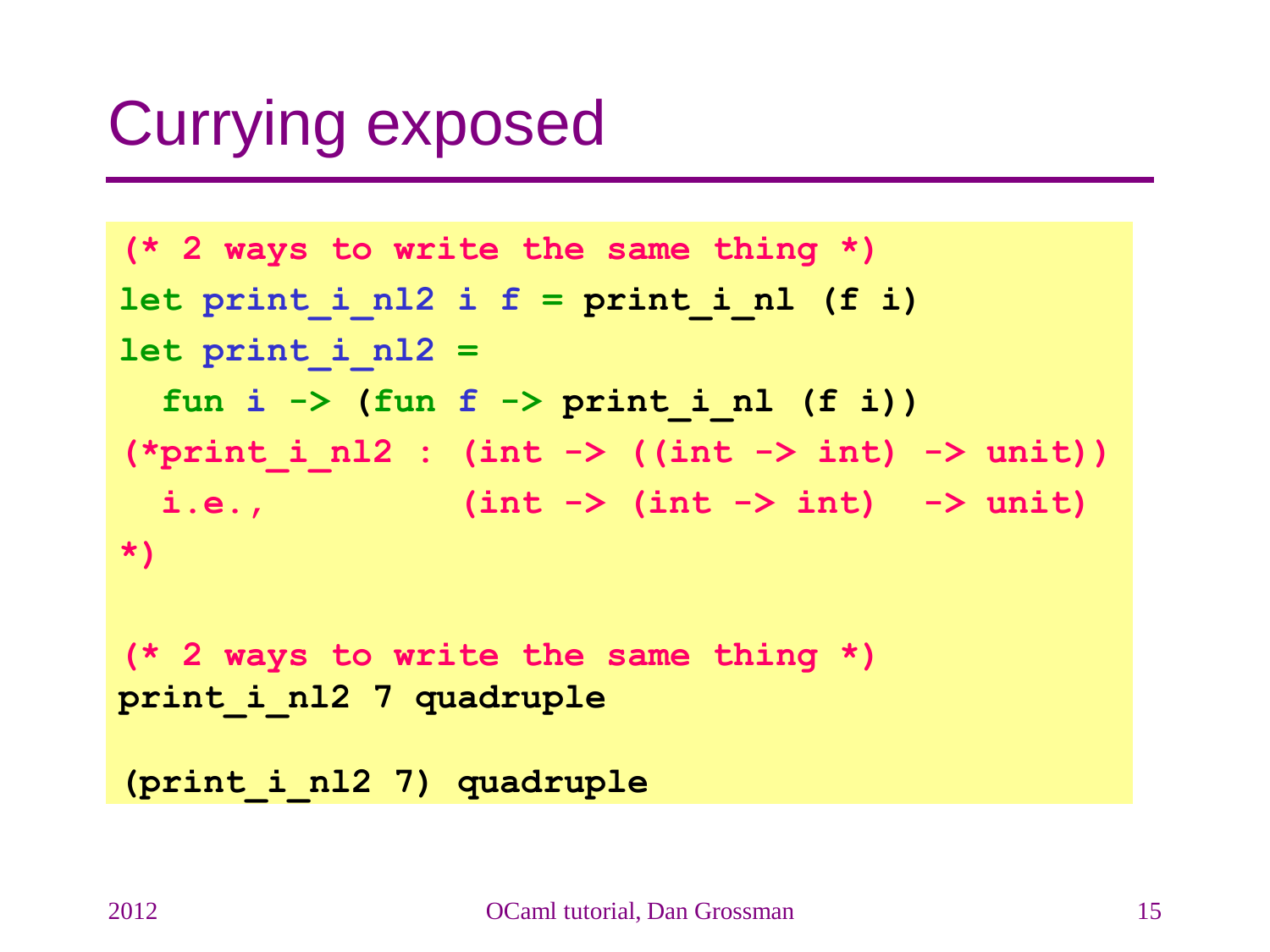## Elegant generalization

- Partial application is just an *idiom* 
	- Every function takes exactly one argument
	- Call (application) "associates to the left"
	- Function types "associate to the right"
- Using functions to simulate multiple arguments is called currying (somebody's name)
- OCaml implementation plays cool tricks so full application is efficient (merges *n* calls into 1)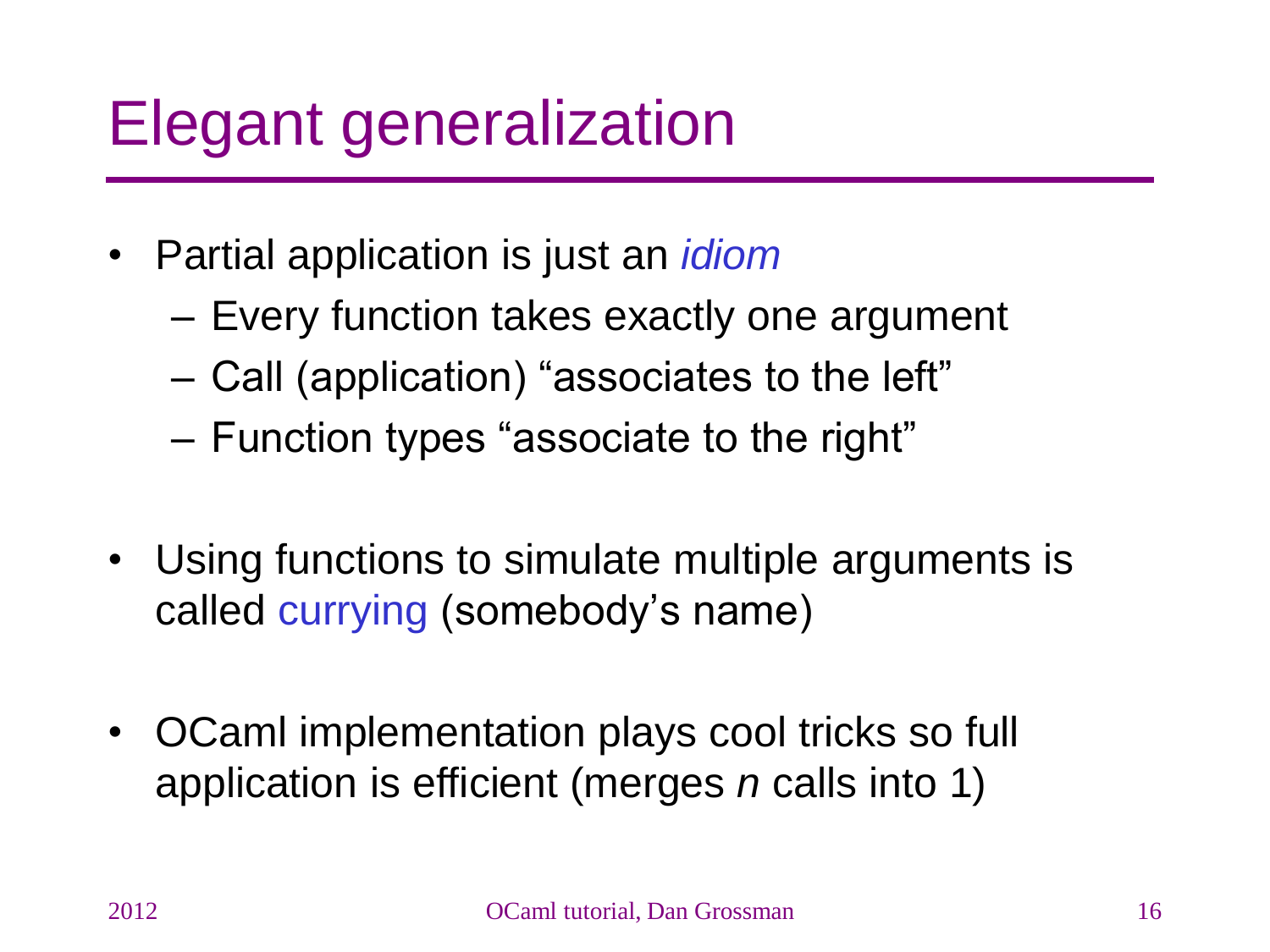#### **Closures**

Static (a.k.a. lexical) scope; a really big idea

```
let y = 5
let return11 = (* unit -> int *)
   let x = 6 in fun () -> x + y
let y = 7
let x = 8
let _ = print_i_nl (return11 ()) (* prints 11! *)
```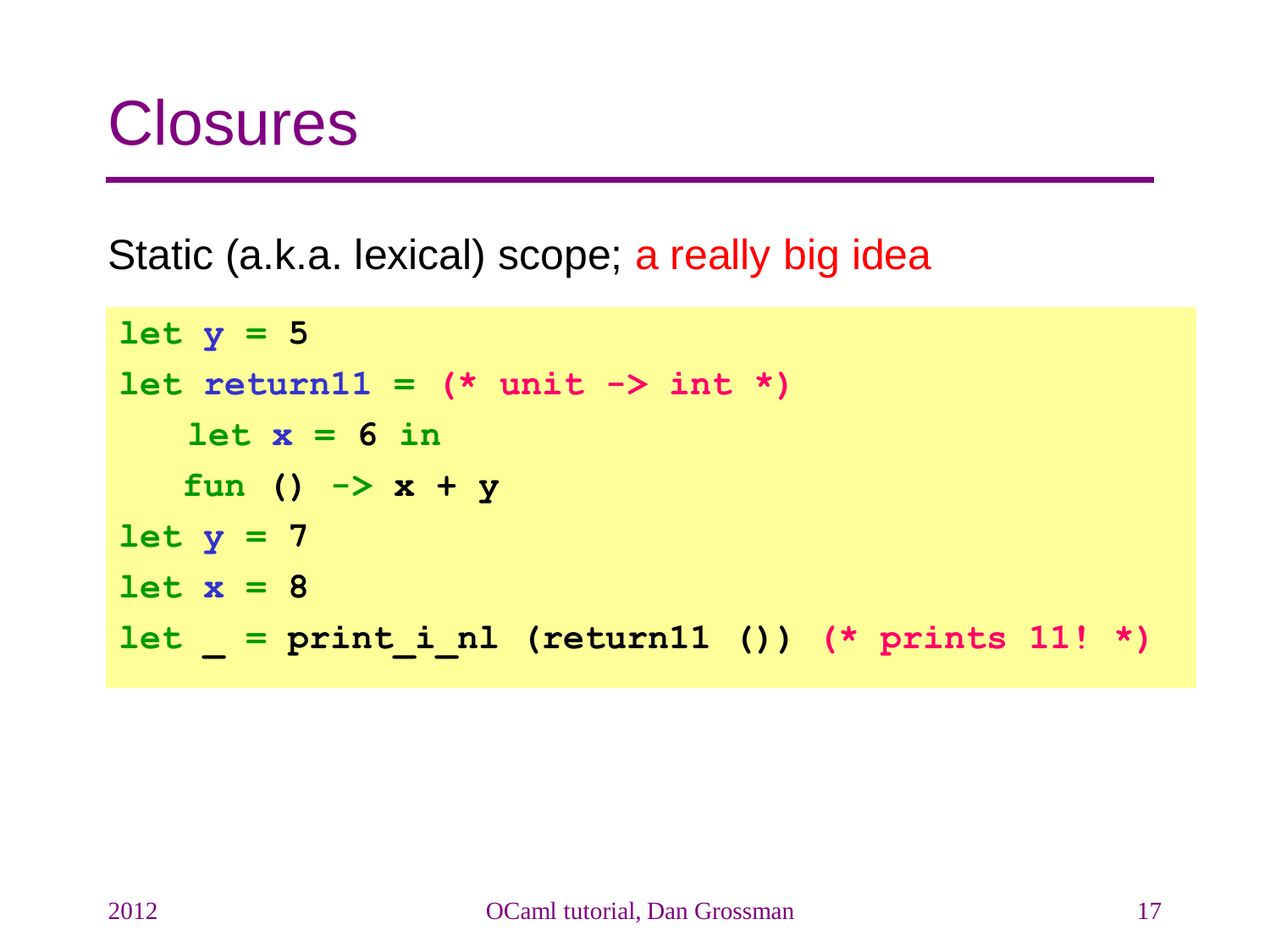A function call **e1 e2**:

- 1. evaluates **e1, e2** to values **v1, v2** (order undefined) where **v1** is a function with argument **x**, body **e3**
- 2. Evaluates **e3** in the environment where **v1** was defined, extended to map **x** to **v2**
- Equivalent description:
- A function **fun x -> e** evaluates to a triple of **x**, **e**, and the current environment
	- Triple called a *closure*
- Call evaluates closure's body in closure's environment extended to map **x** to **v2**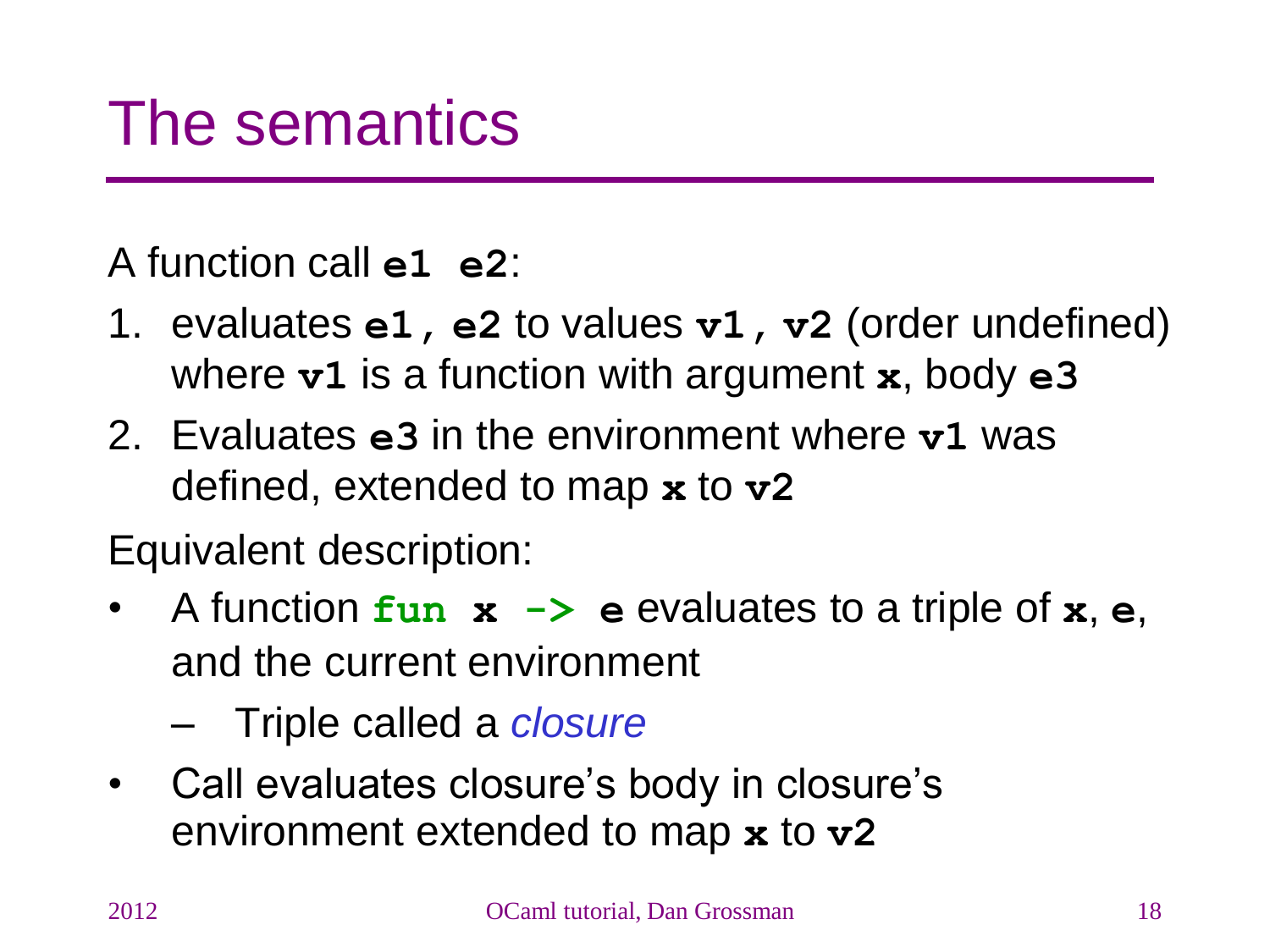#### Closures are closed



**return11** is bound to a value **v**

- All you can do with this value is call it (with **()**)
- It will *always* return 11
	- Which environment is not determined by caller
	- The environment contents are immutable
- **let return11 () = 11**  guaranteed not to change the program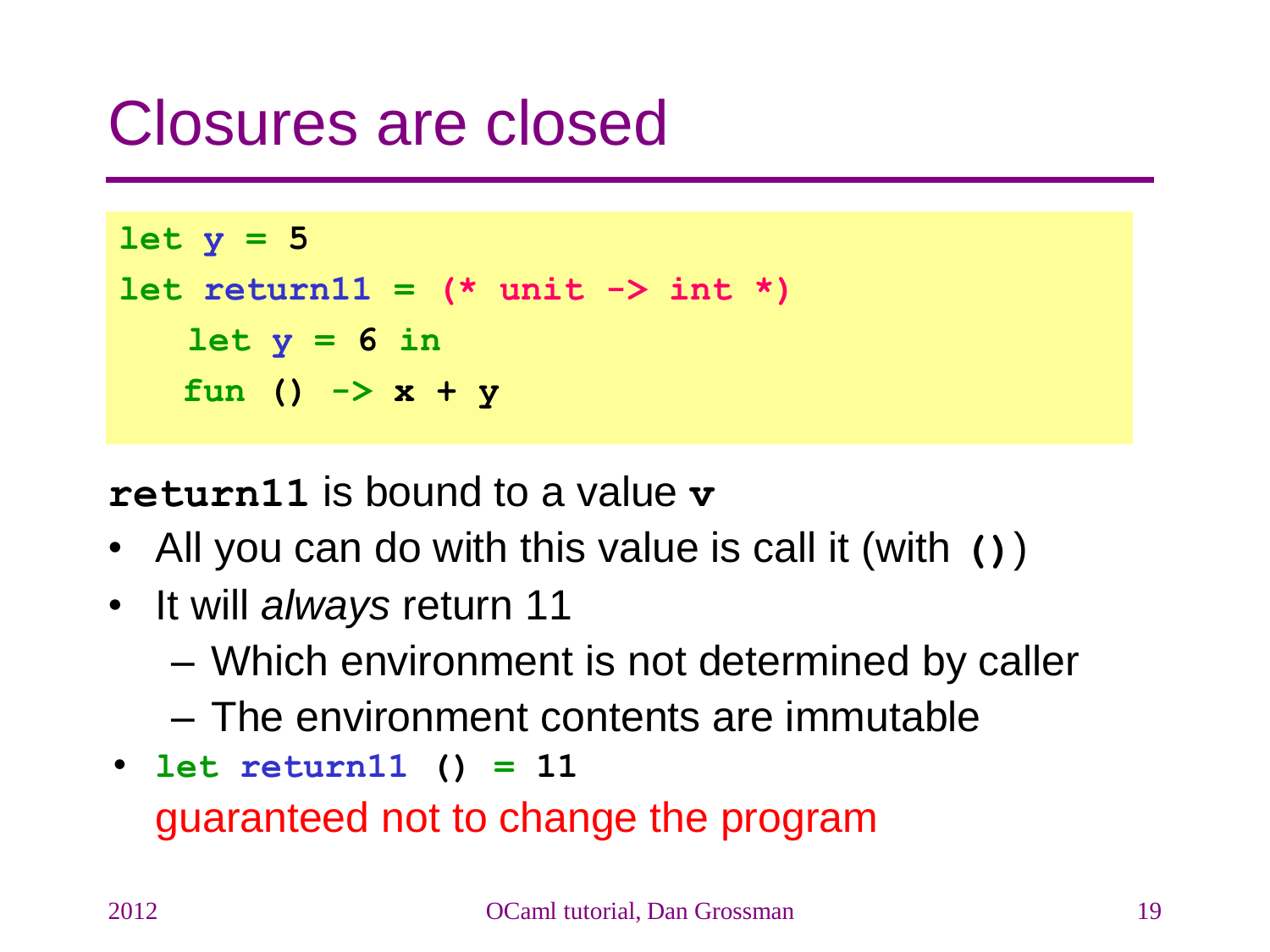#### Another example

**let x = 9**  $let f() = x+1$  $let x = x+1$  $let$  **g** () =  $x+1$  $let$  =  $print_i_nl$  (f() +  $g()$ )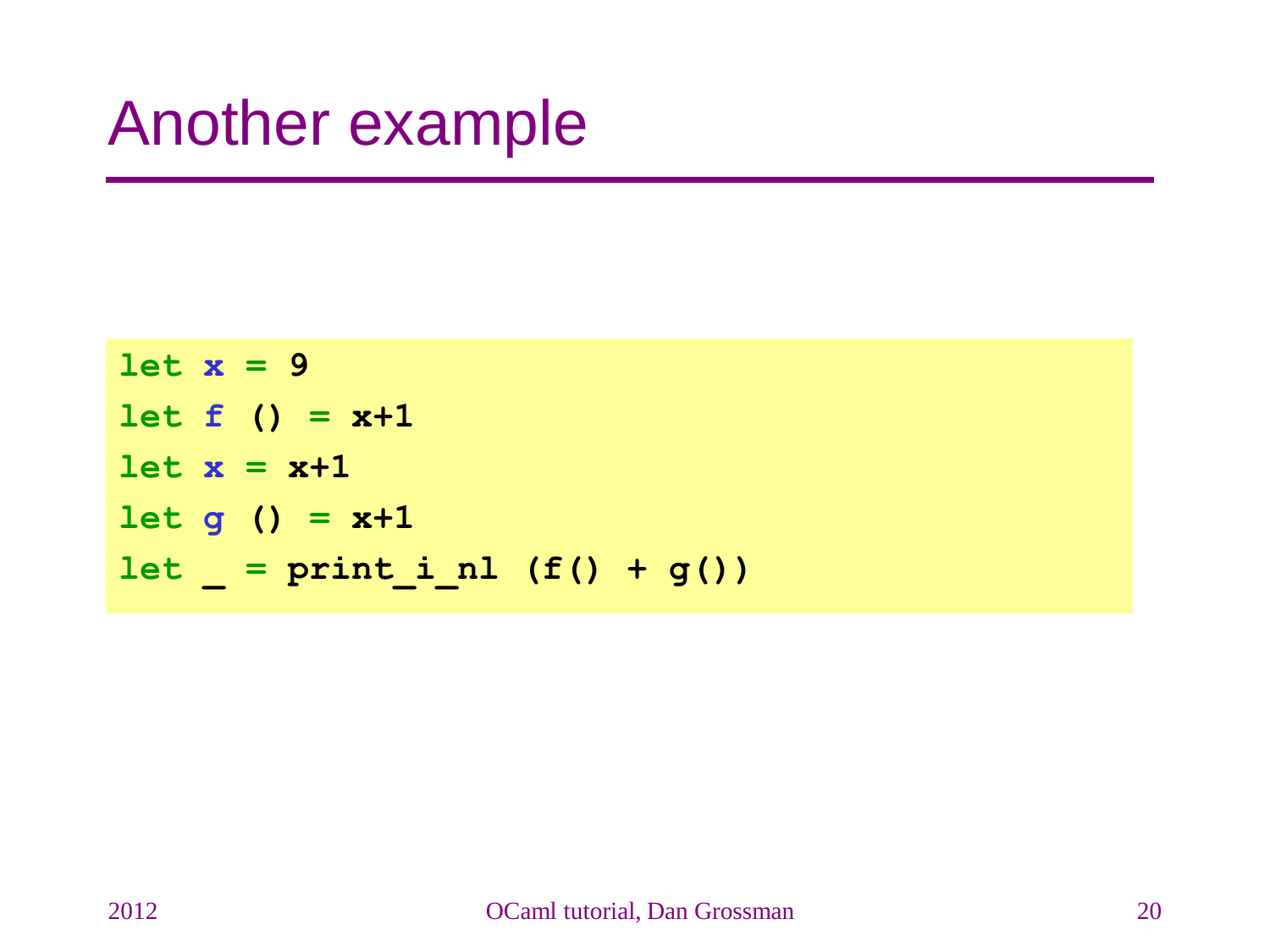## Mutation exists

There is a built-in type for mutable locations that can be read and assigned to:

**let x = ref 9**  $let f() = (!x)+1$  $let = x := (!x)+1$  $let q() = (!x)+1$  $let = print inl (f() + g())$ 

While sometimes awkward to avoid, need it much less often than you think (and it leads to sadness)

On homework, do not use mutation unless we say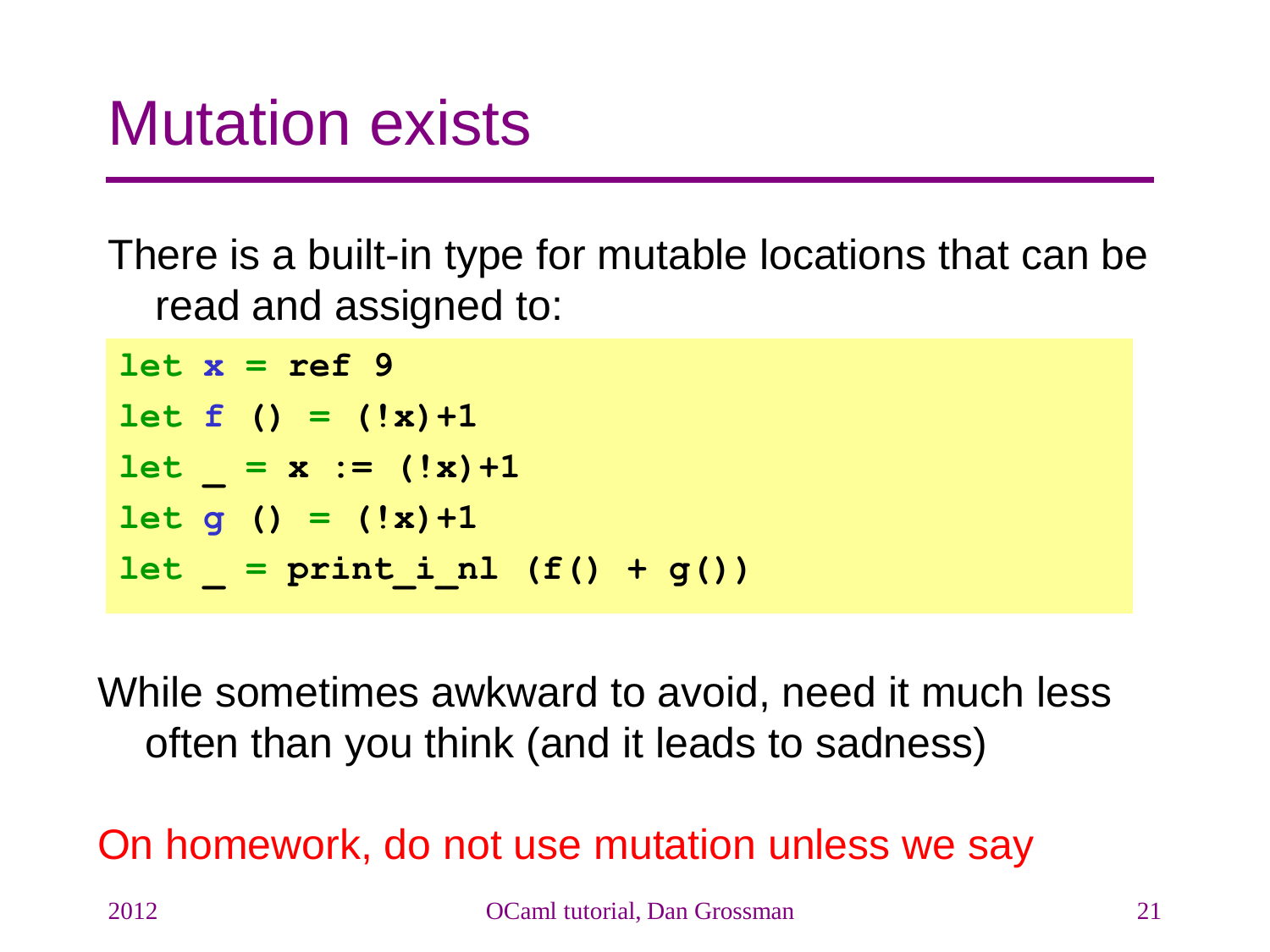# Summary so far

- Bindings (top-level and local)
- Functions
	- Recursion
	- Currying
	- Closures
- Types
	- "base" types (**unit**, **int**, **string**, **bool**, …)
	- Function types
	- Type variables
- Now: compound data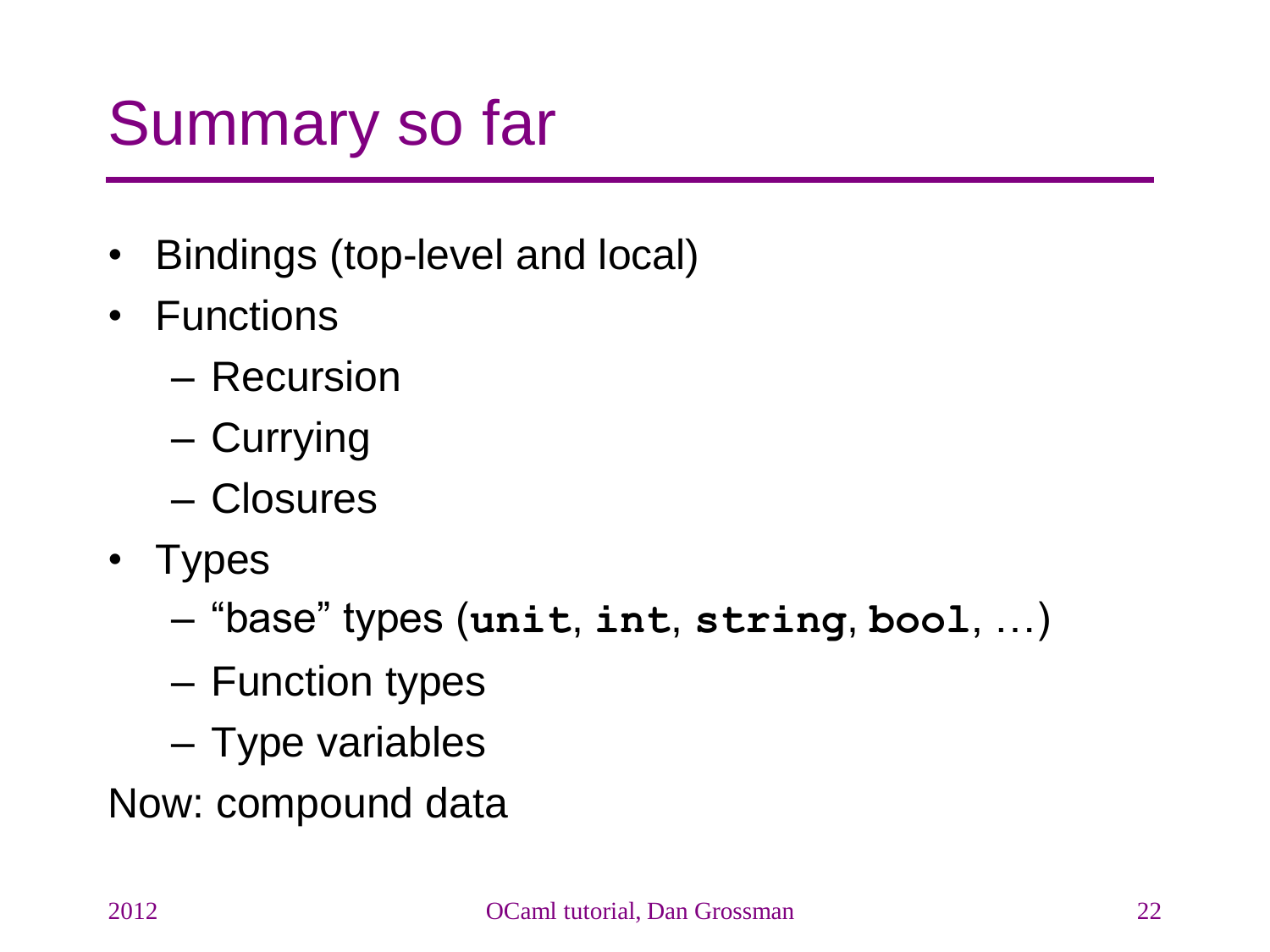#### Record types

**type int\_pair = {first : int; second : int} let sum\_int\_pr x = x.first + x.second let pr1 = {first = 3; second = 4} let \_ = sum\_int\_pr pr1 + sum\_int\_pr {first=5;second=6}**

A type constructor for polymorphic data/code:

**type 'a pair = {a\_first : 'a; a\_second : 'a}** let  $sum p r f x = f x.a$  first + f x.a second  $let\ px2 = {a\text{ first}} = 3; a\ second = 4}(*int\ pair*)$ **let \_ = sum\_int\_pr pr1 + sum\_pr (fun x->x) {a\_first=5;a\_second=6}**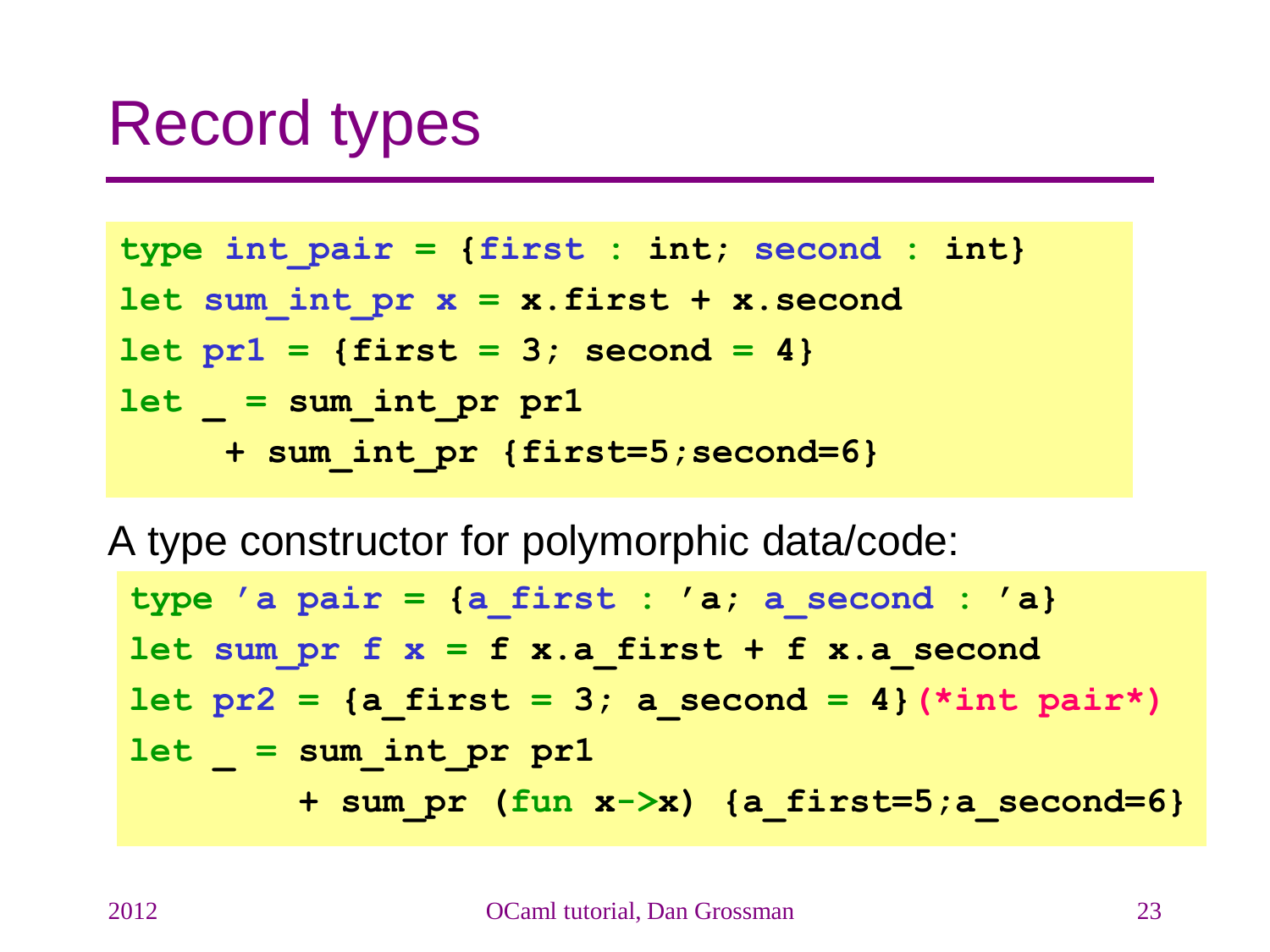#### More polymorphic code

**type 'a pair = {a\_first : 'a; a\_second : 'a} let sum\_pr f x = f x.first + f x.second let pr2 = {a\_first = 3; a\_second = 4} let pr3 = {a\_first = "hi"; a\_second = "mom"} let pr4 = {a\_first = pr2; a\_second = pr2} let sum\_int = sum\_pr (fun x -> x) let sum\_str = sum\_pr String.length let sum\_int\_pair = sum\_pr sum\_int let \_ = print\_i\_nl (sum\_int pr2) let \_ = print\_i\_nl (sum\_str pr3) let \_ = print\_i\_nl (sum\_int\_pair pr4)**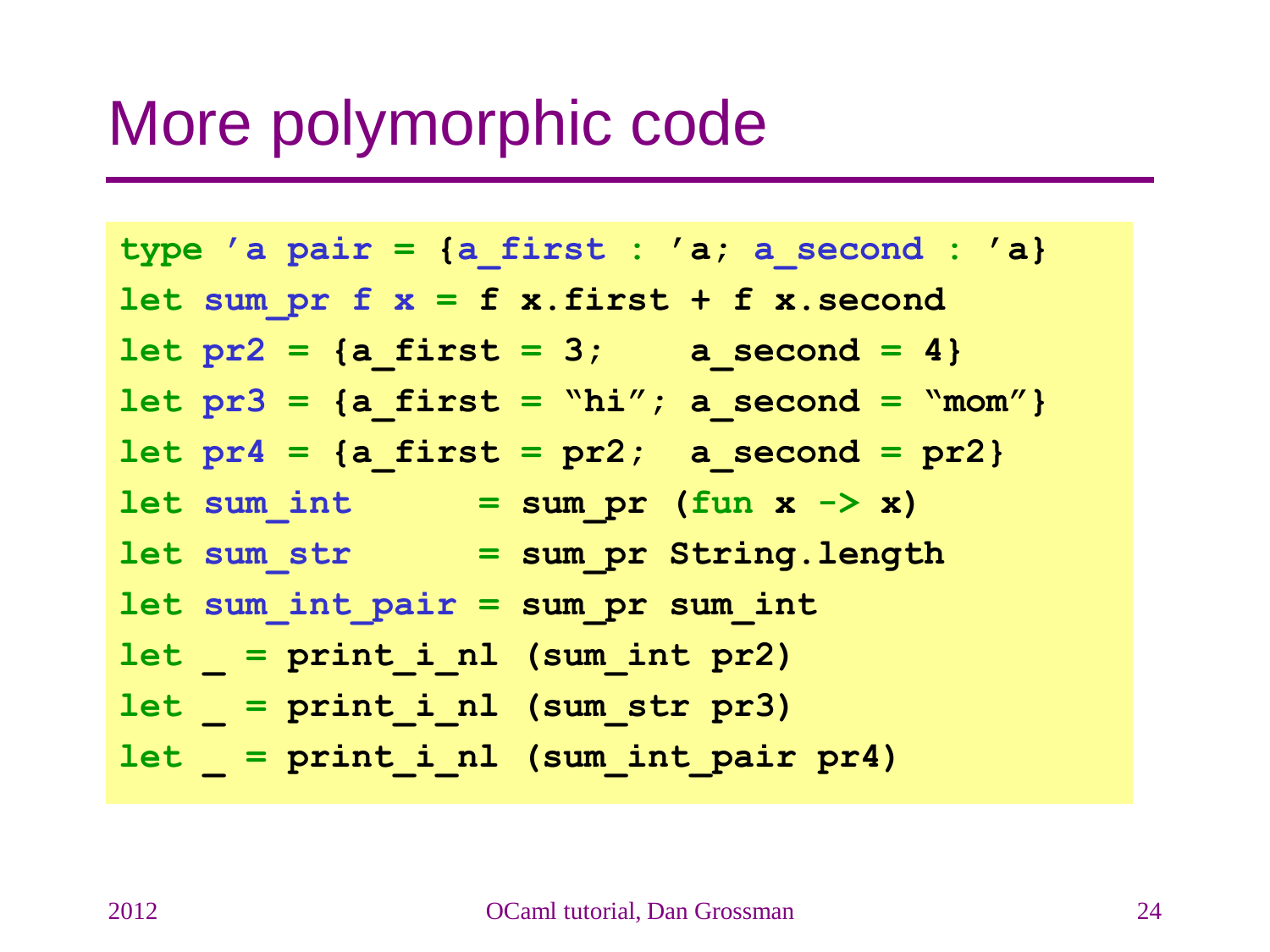#### Each-of vs. one-of

- Records build new types via "each of" existing types
- Also need new types via "one of" existing types
	- Subclasses in OOP
	- Enums or unions (with tags) in C
- OCaml does this directly; the tags are *constructors*
	- Type is called a *datatype*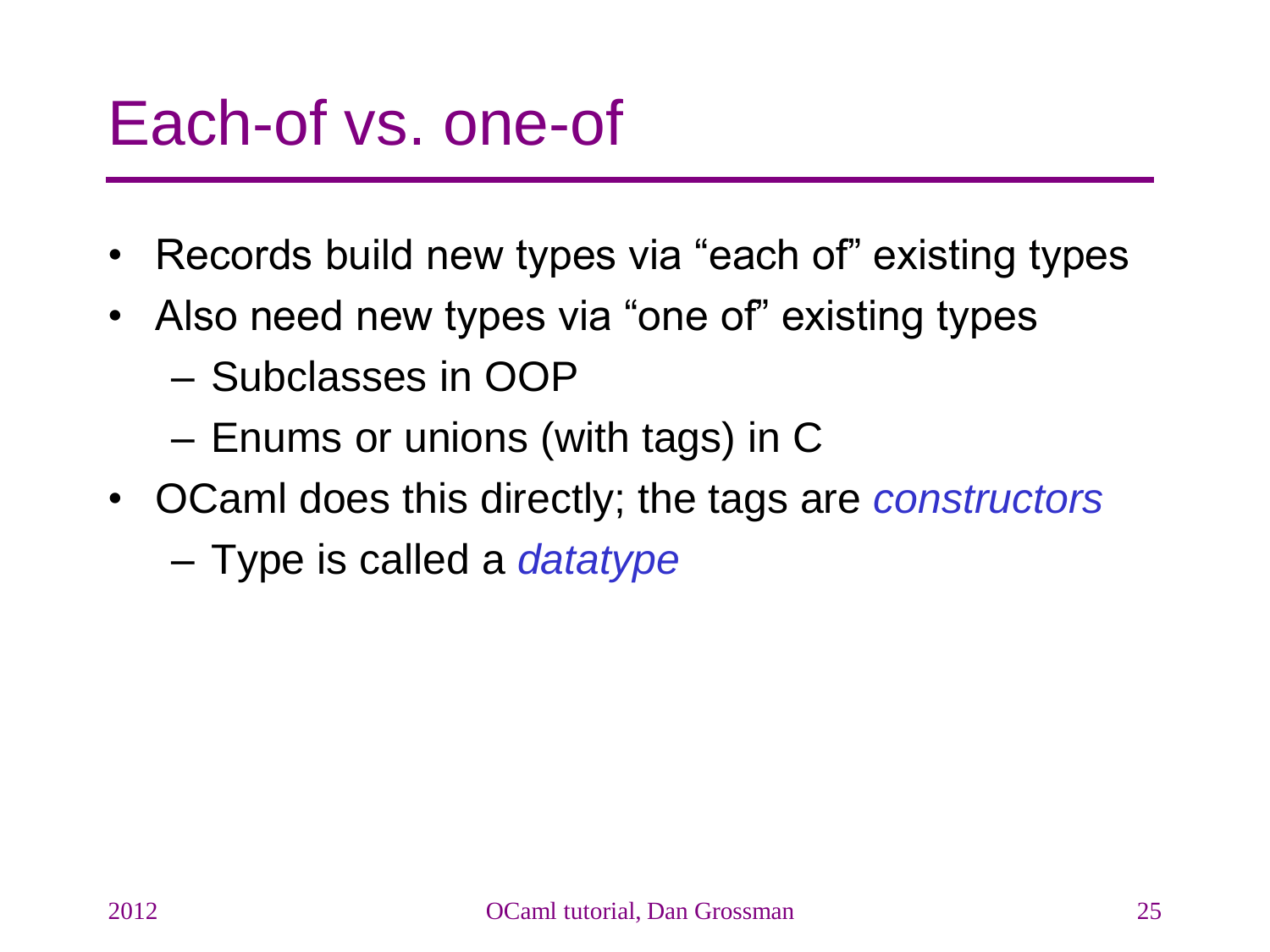#### **Datatypes**

```
type food = Foo of int | Bar of int_pair 
           | Baz of int * int | Quux
let foo3 = Foo (1 + 2)let bar12 = Bar pr1
let baz1_120 = Baz(1,fact 5)
let quux = Quux (* not much point in this *)
let is_a_foo x =
  match x with (* better than "downcasts" *)
   Foo i -> true
 | Bar pr -> false
 | Baz(i,j) -> false
 | Quux -> false
```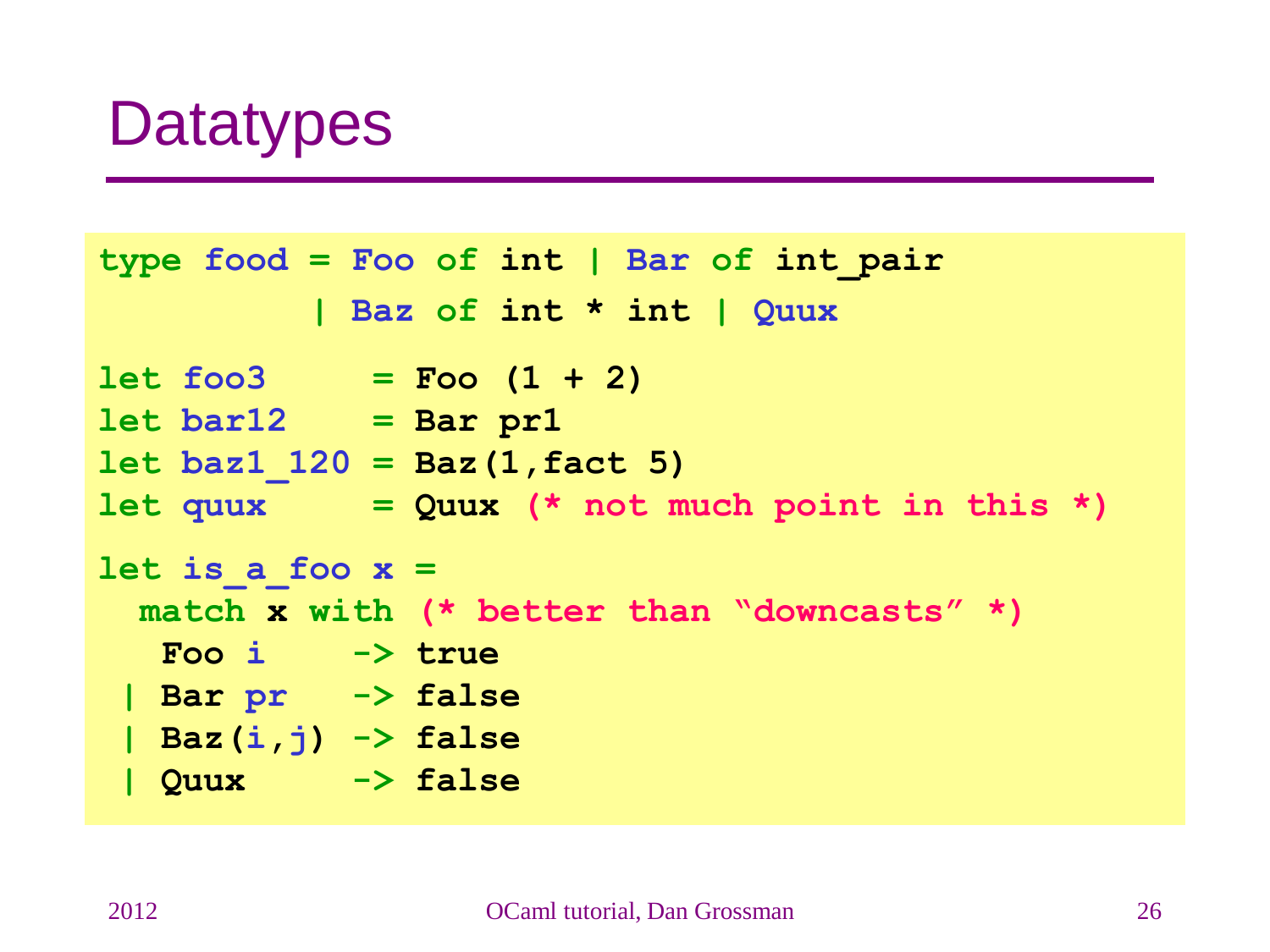

- Syntax note: Constructors capitalized, variables not
- Use constructor to make a value of the type
- Use pattern-matching to use a value of the type
	- Only way to do it
	- Pattern-matching actually much more powerful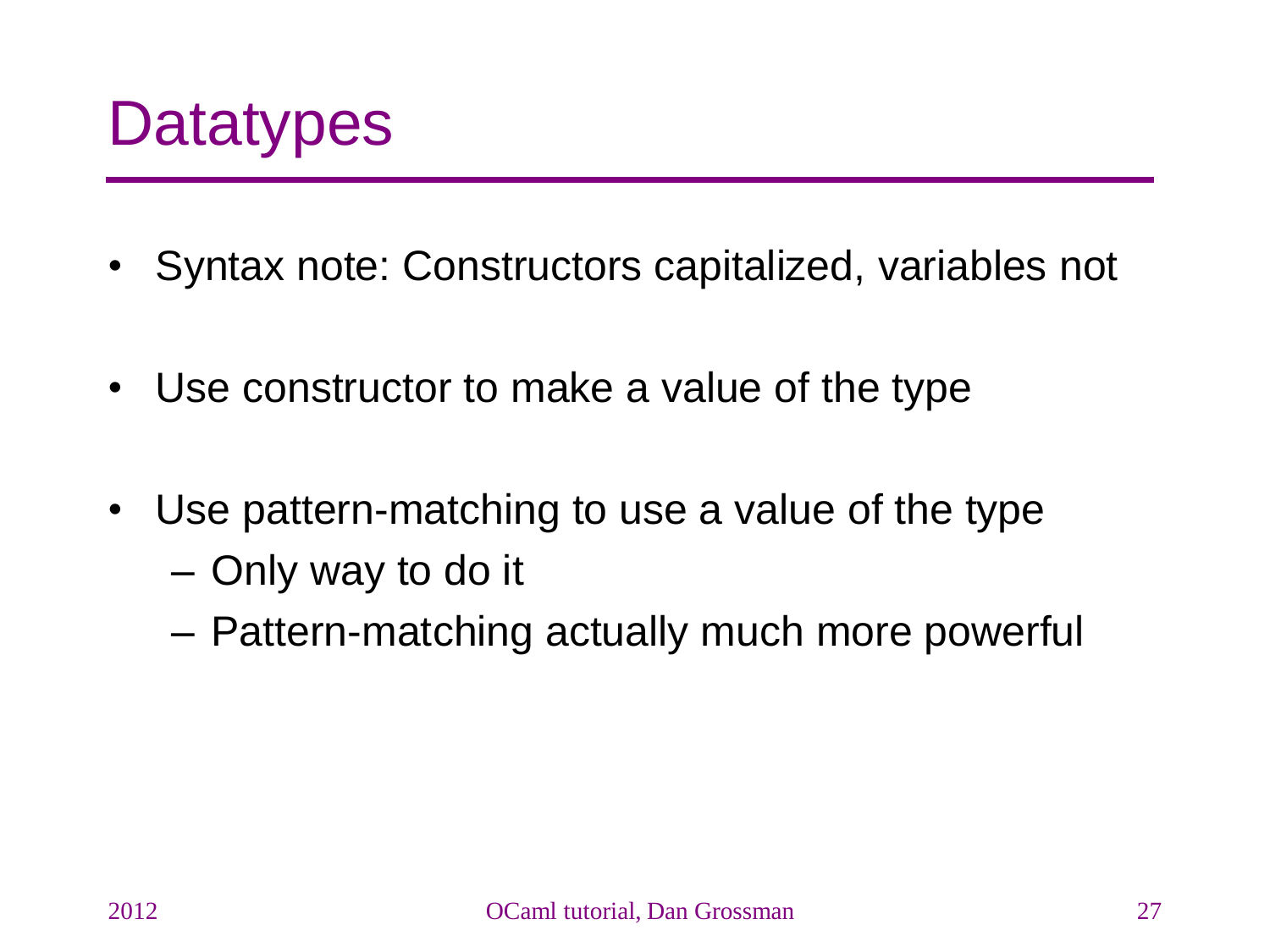#### Booleans revealed

Predefined datatype (violating capitalization rules  $\circledcirc$ ):

**type bool = true | false**

**if** is just sugar for **match** (but better style):

- **if e1 then e2 else e3**
- **match e1 with**
	- **true -> e2**
	- **| false -> e3**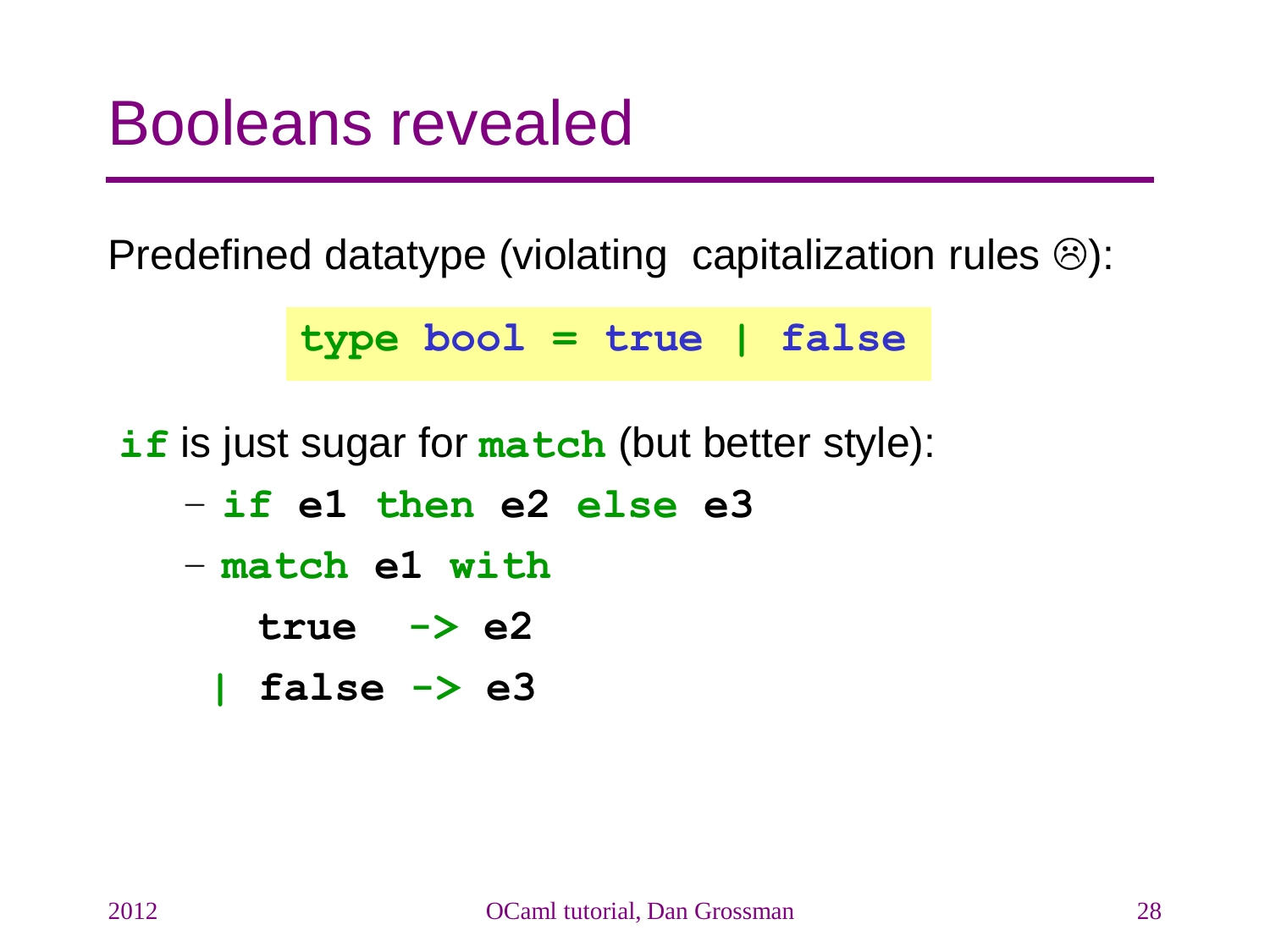#### Recursive types

A datatype can be recursive, allowing data structures of unbounded size

And it can be polymorphic, just like records

```
type int_tree = Leaf
                | Node of int * int_tree * int_tree
type 'a lst = Null
             | Cons of 'a * 'a lst
let lst1 = Cons(3,Null)
let lst2 = Cons(1,Cons(2,lst1))
(* let lst_bad = Cons("hi",lst2) *)
let lst3 = Cons("hi",Cons("mom",Null))
let lst4 = Cons (Cons (3,Null), 
            Cons (Cons (4,Null), Null))
```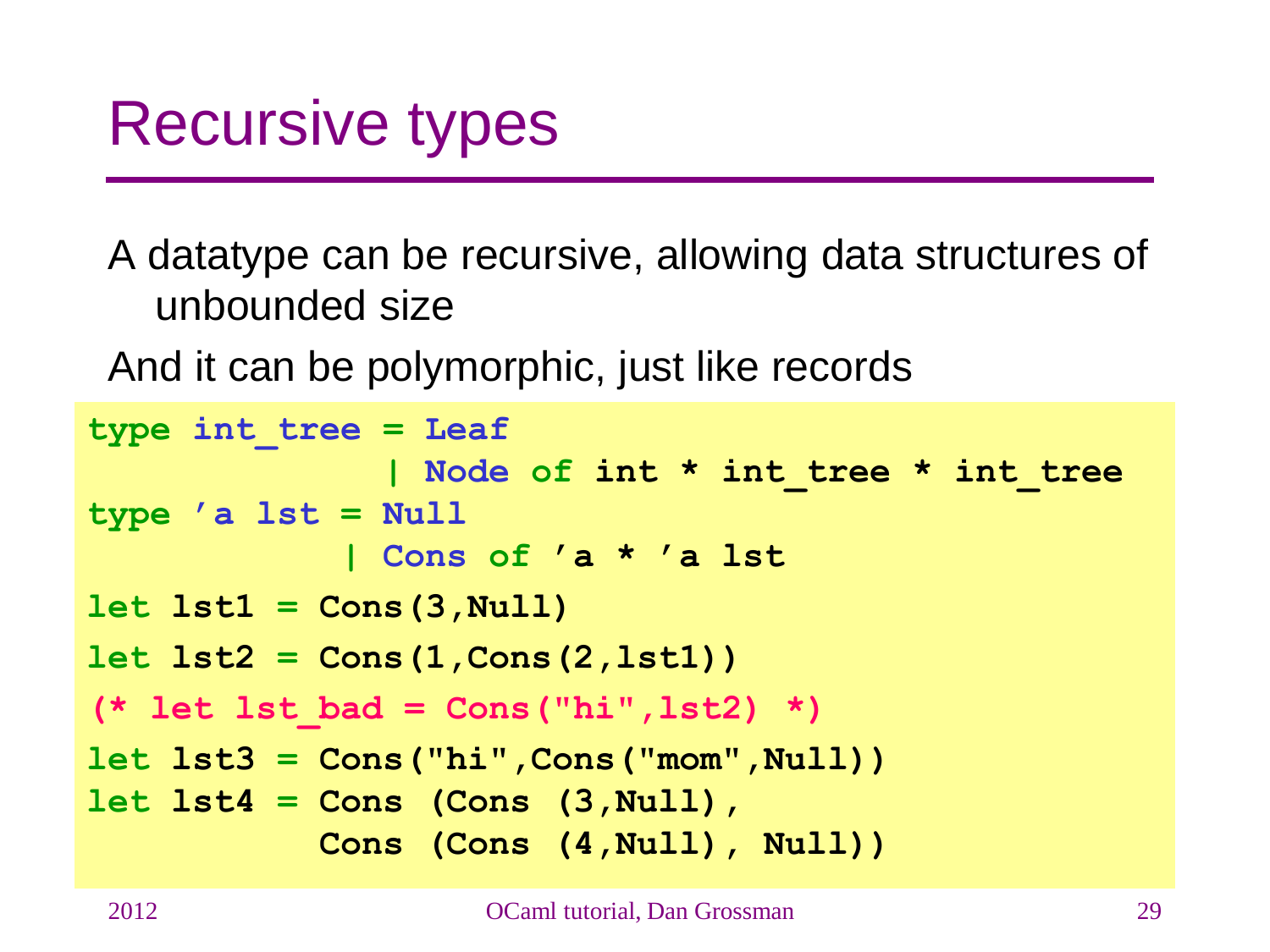#### Recursive functions

```
type 'a lst = Null
             | Cons of 'a * 'a lst
let rec length 1st = (* 'a 1st -> int *) match lst with
   Null -> 0
 | Cons(x,rest) -> 1 + length rest
```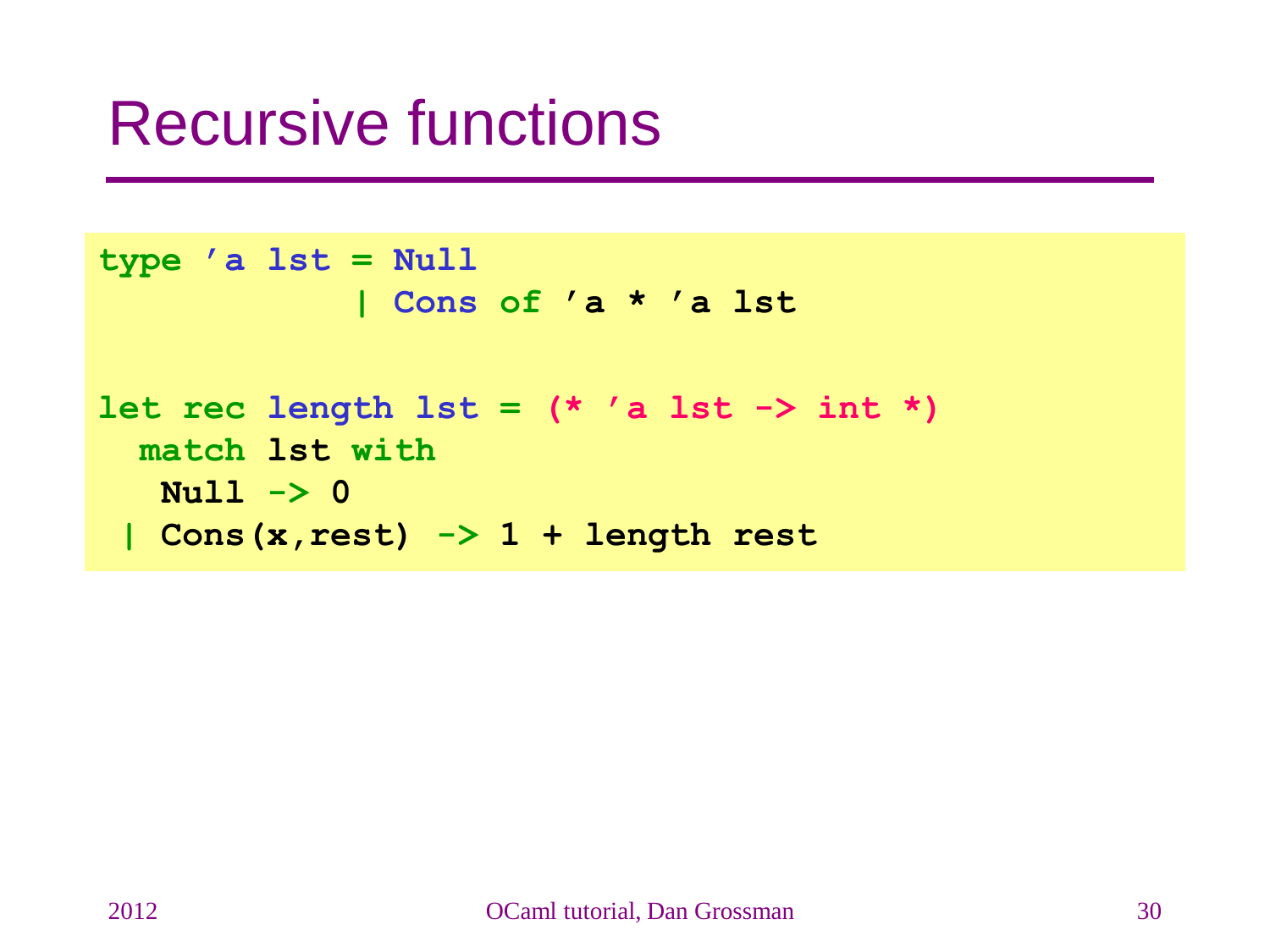#### Recursive functions

```
type 'a lst = Null
             | Cons of 'a * 'a lst
let rec sum 1st = (* int 1st -> int *) match lst with
   Null -> 0
 | Cons(x,rest) -> x + sum rest
```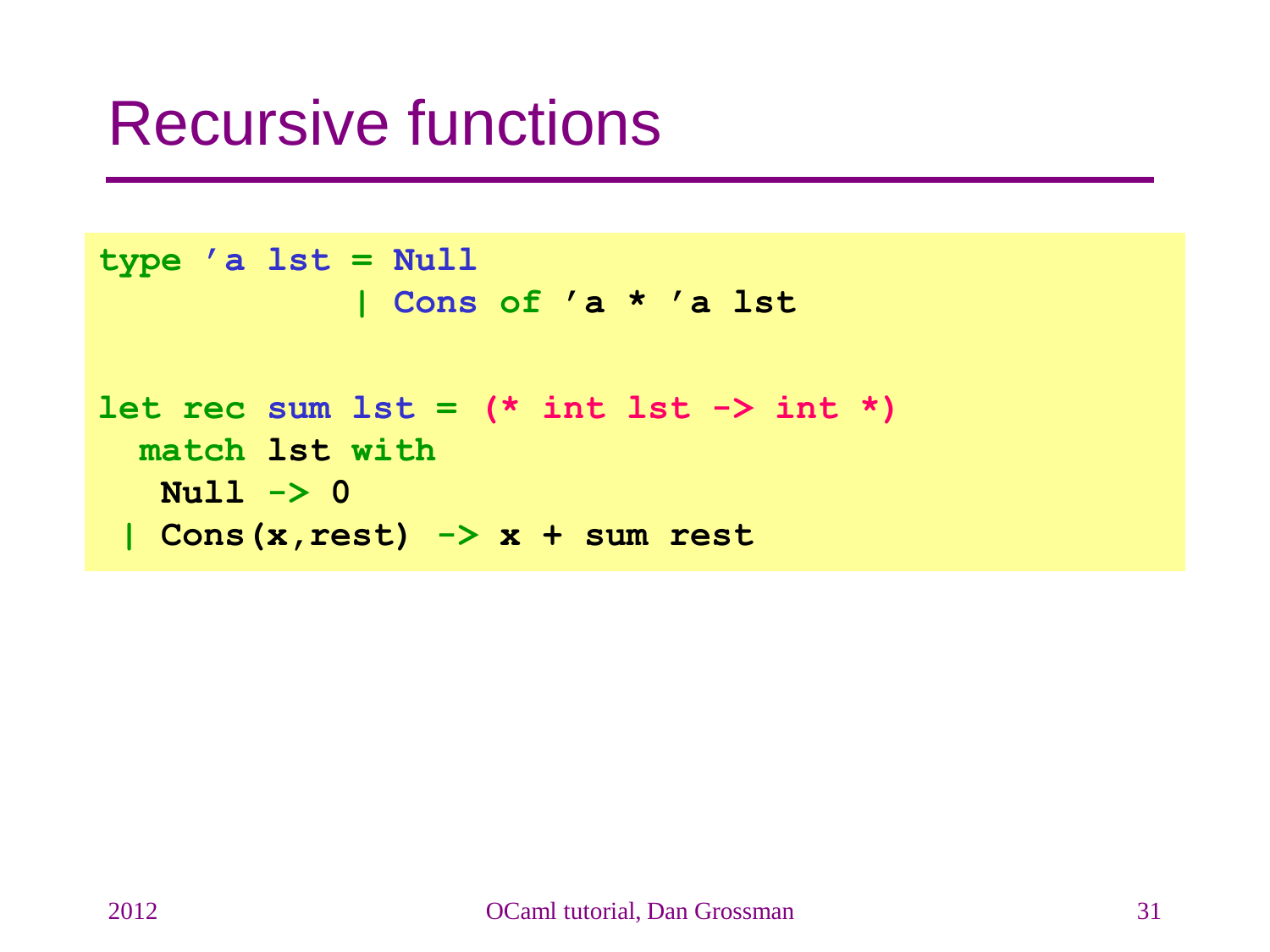#### Recursive functions

```
type 'a lst = Null
             | Cons of 'a * 'a lst
let rec append lst1 lst2 = 
(* 'a lst -> 'a lst -> 'a lst *)
  match lst1 with
    Null -> lst2
   | Cons(x,rest) -> Cons(x, append rest lst2)
```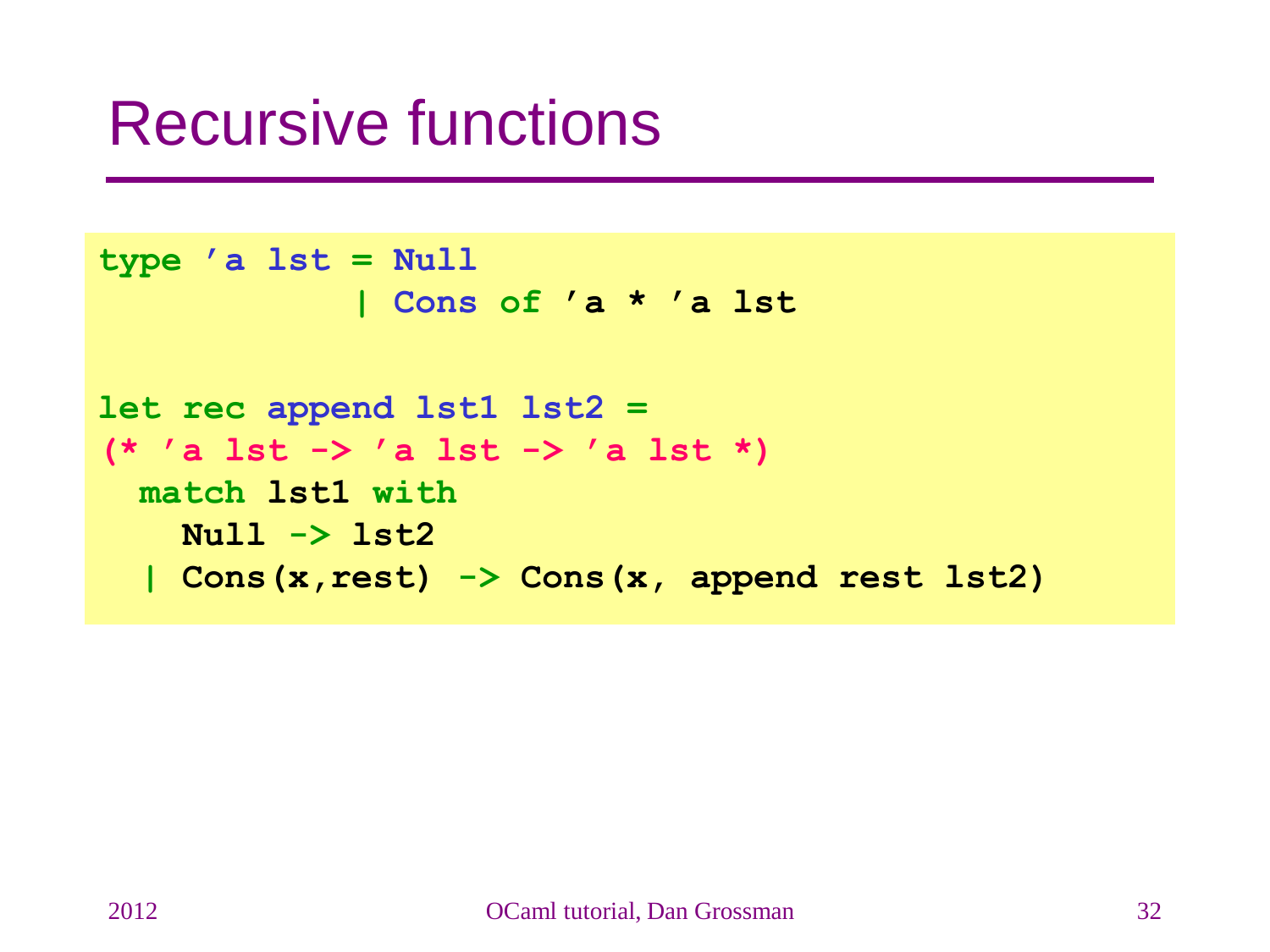#### Another built-in

Actually the type **'a list** is built-in:

- Null is written **[]**
- **Cons(x,y)** is written **x::y**
- And sugar for list literals **[5; 6; 7]**

```
let rec append lst1 lst2 = (* built-in infix @ *)
  match lst1 with
     [] -> lst2
   | x::rest -> x :: append rest lst2
```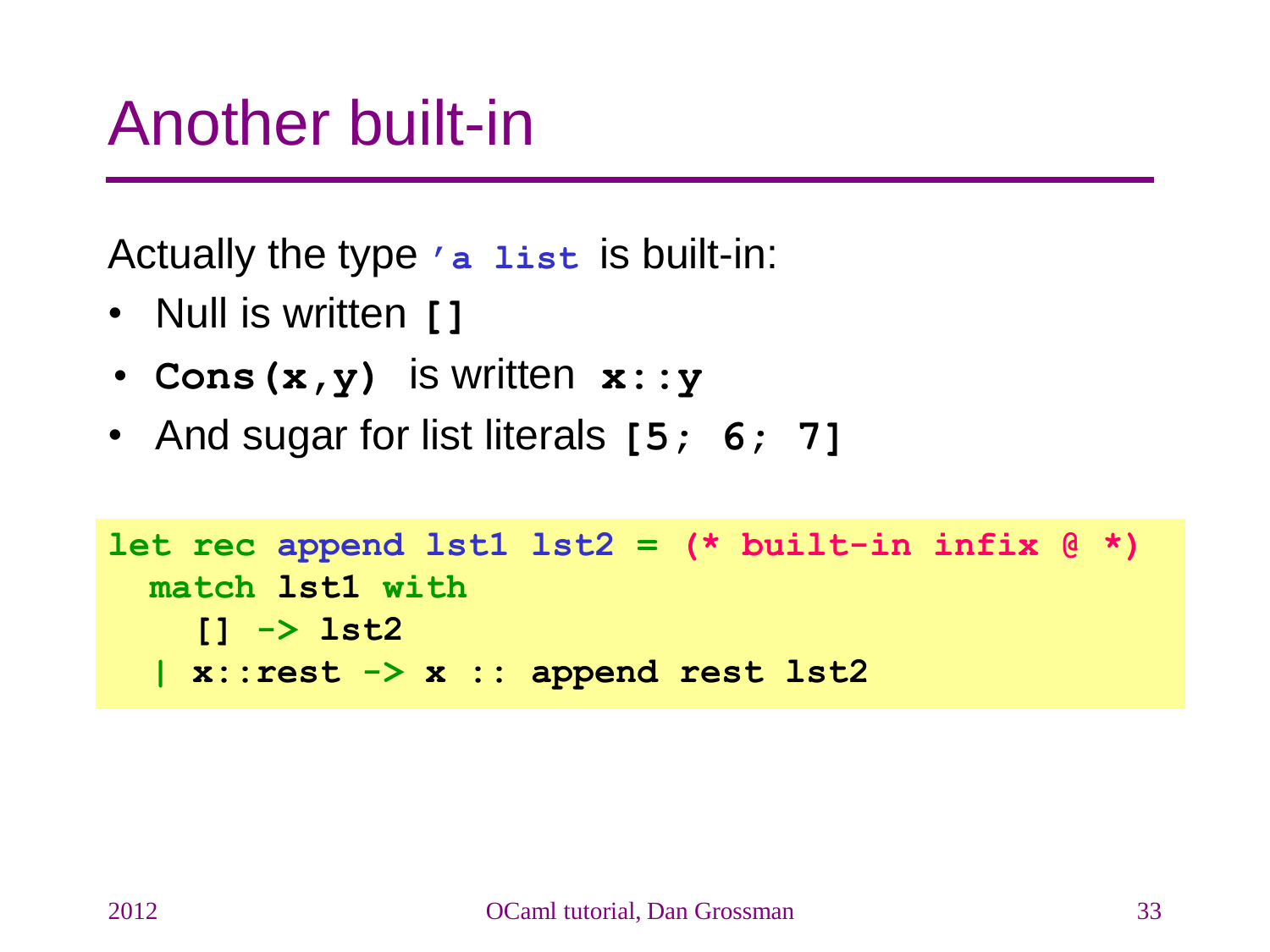## **Summary**

- Now we really have it all
	- Recursive higher-order functions
	- Records
	- Recursive datatypes
- Some important odds and ends
	- Tuples
	- Nested patterns
	- Exceptions
- Then (simple) modules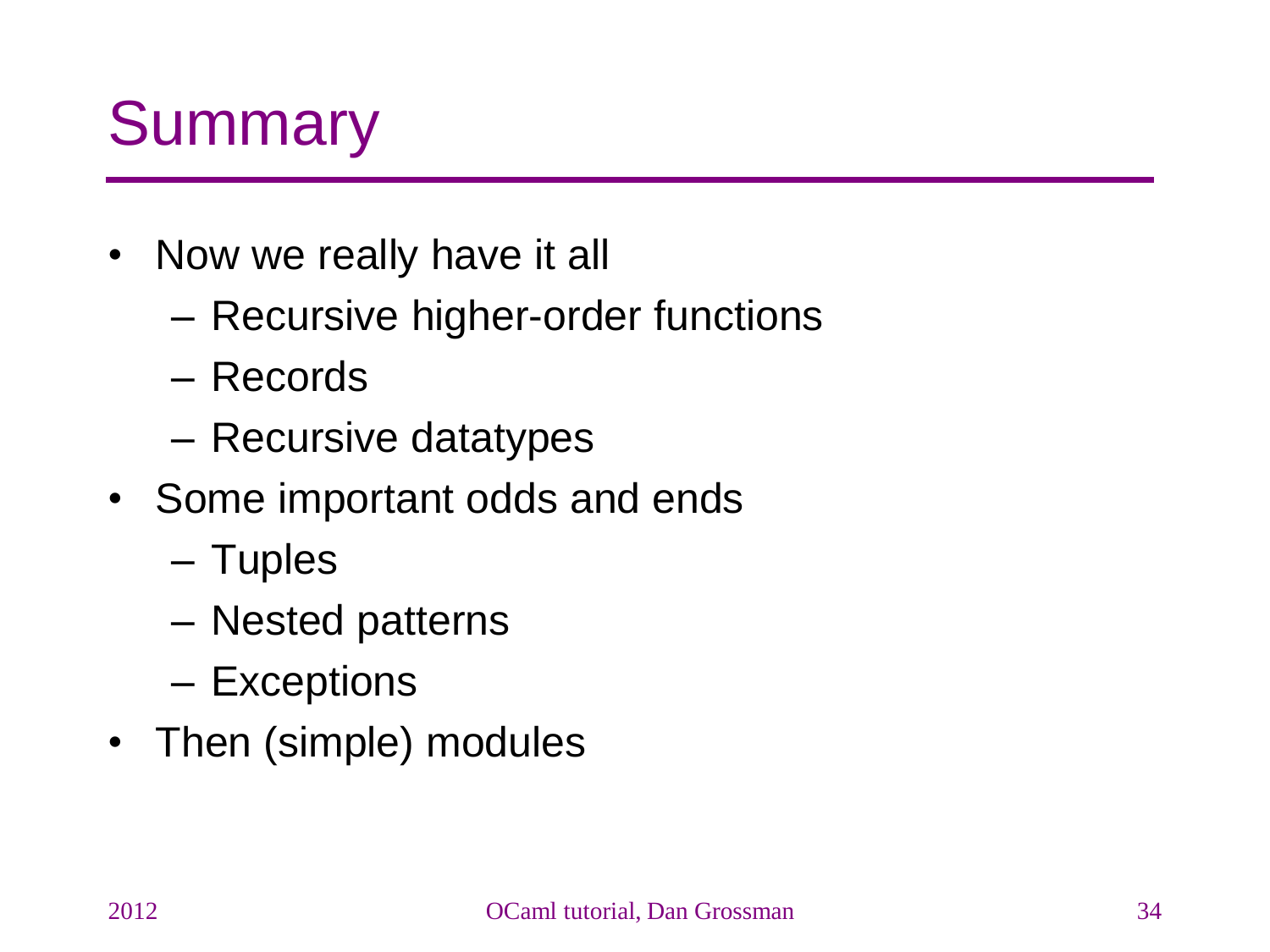

Defining record types all the time is unnecessary:

- Types: **t1 \* t2 \* … \* tn**
- Construct tuples **e1,e2,…,en**
- Get elements with pattern-matching **x1, x2, …, xn**
- Advice: use parentheses

let  $x = (3, "hi", (fun x -> x), fun x -> x' "ism")$  $let z = match x with (i, s, f1, f2) \rightarrow f1 i$  $let z = (let (i, s, f1, f2) = x in f1 i)$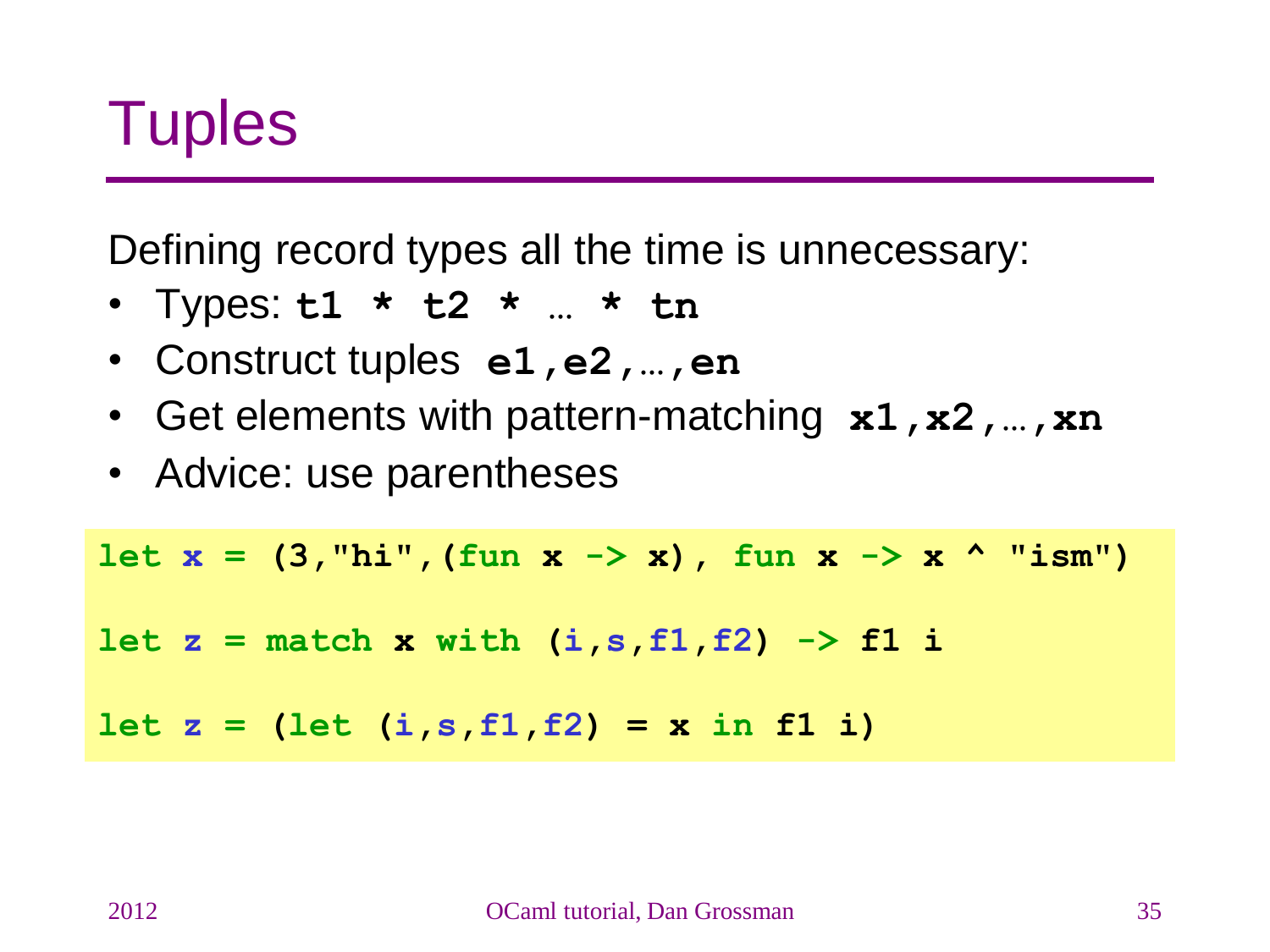#### Pattern-matching revealed

- You can pattern-match anything
	- Only way to access datatypes and tuples
	- A variable or \_ matches anything
	- Patterns can nest
	- Patterns can include constants (3, "hi", …)
- **let** can have patterns, just sugar for **match**!
- "Quiz": What is
	- **let f x y = x + y**
	- **let f pr = (match pr with (x,y) -> x+y)**
	- **let f (x,y) = x + y**
	- **let f (x1,y1) (x2,y2) = x1 + y2**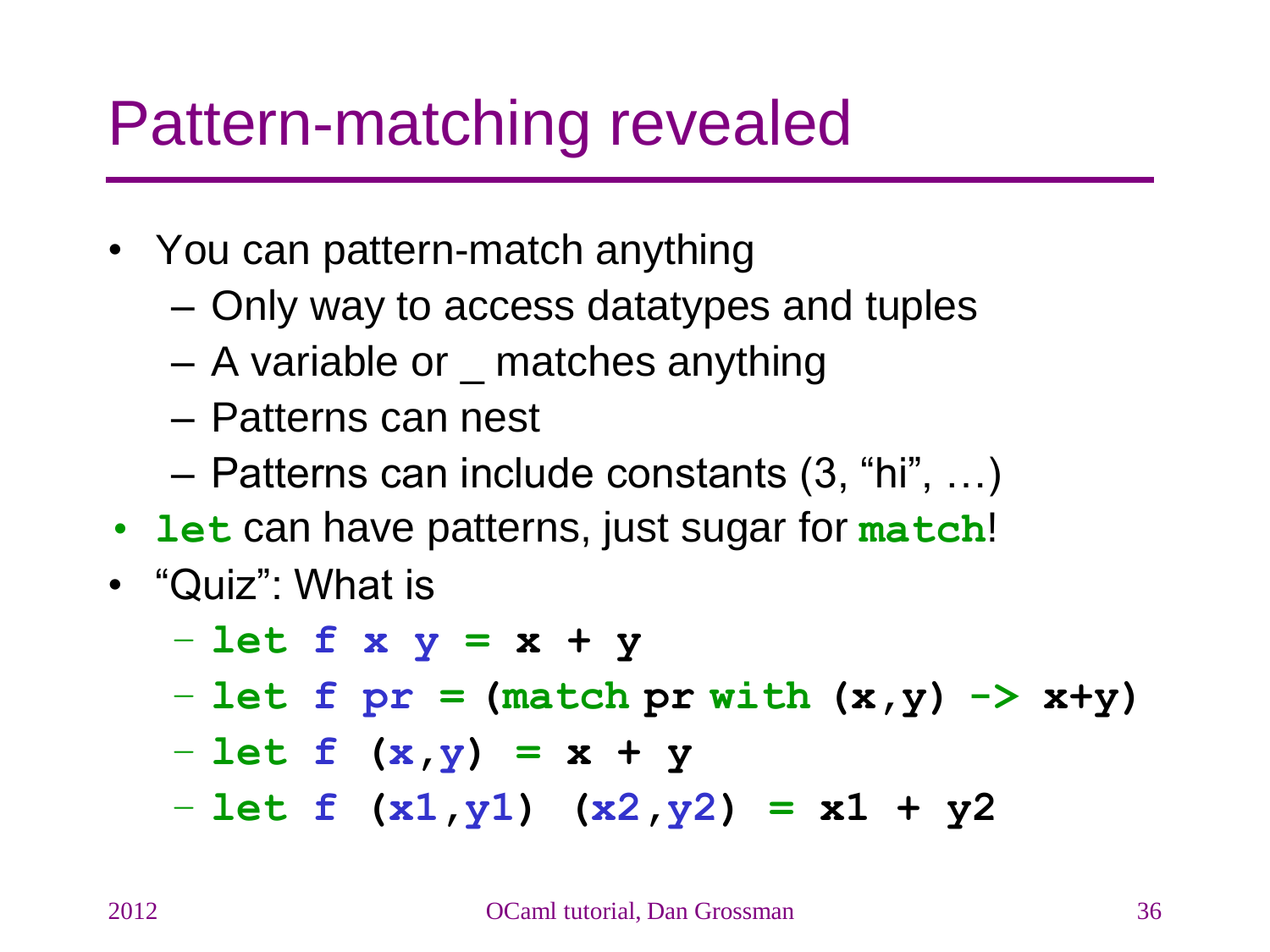#### Fancy patterns example

```
type sign = P | N | Zlet multsign x1 x2 = 
   let sign x = 
     if x>=0 then (if x=0 then Z else P) else N
   in
  match (sign x1,sign x2) with
     (P,P) -> P
   | (N,N) -> P
  | (Z, ) \rightarrow Z | (_,Z) -> Z
           | _ -> N (* many say bad style! *)
```
To avoid *overlap*, two more cases (more robust if datatype changes)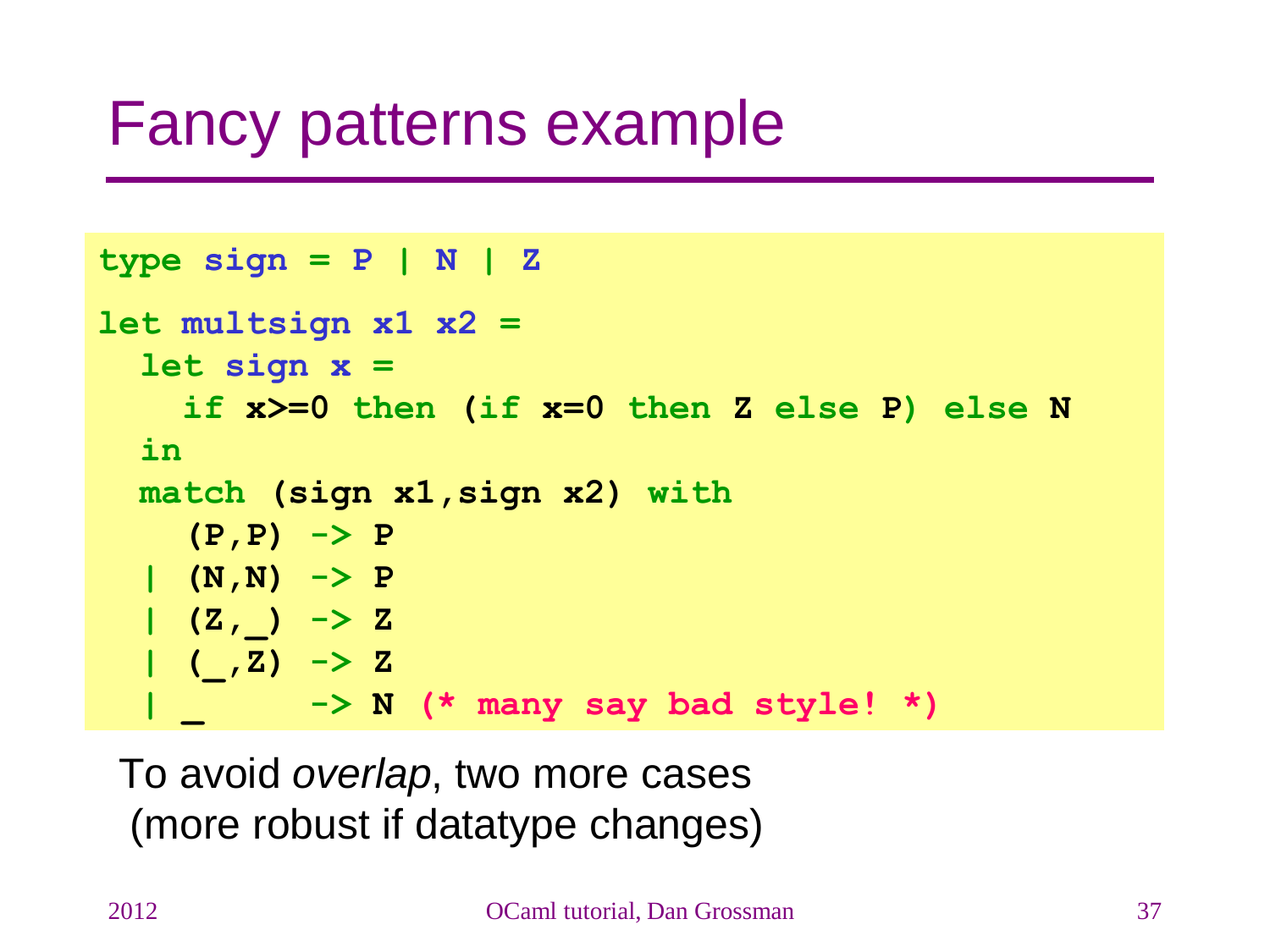#### Fancy patterns example

```
exception ZipLengthMismatch
let rec zip3 lst1 lst2 lst3 = 
match (lst1,lst2,lst3) with
     ([],[],[]) -> []
   | (hd1::tl1,hd2::tl2,hd3::tl3) ->
      (hd1,hd2,hd3)::(zip3 tl1 tl2 tl3)
   | _ -> raise ZipLengthMismatch
```
Try that in your favorite language  $\odot$ 

**'a list -> 'b list -> 'c list -> ('a\*'b\*'c) list**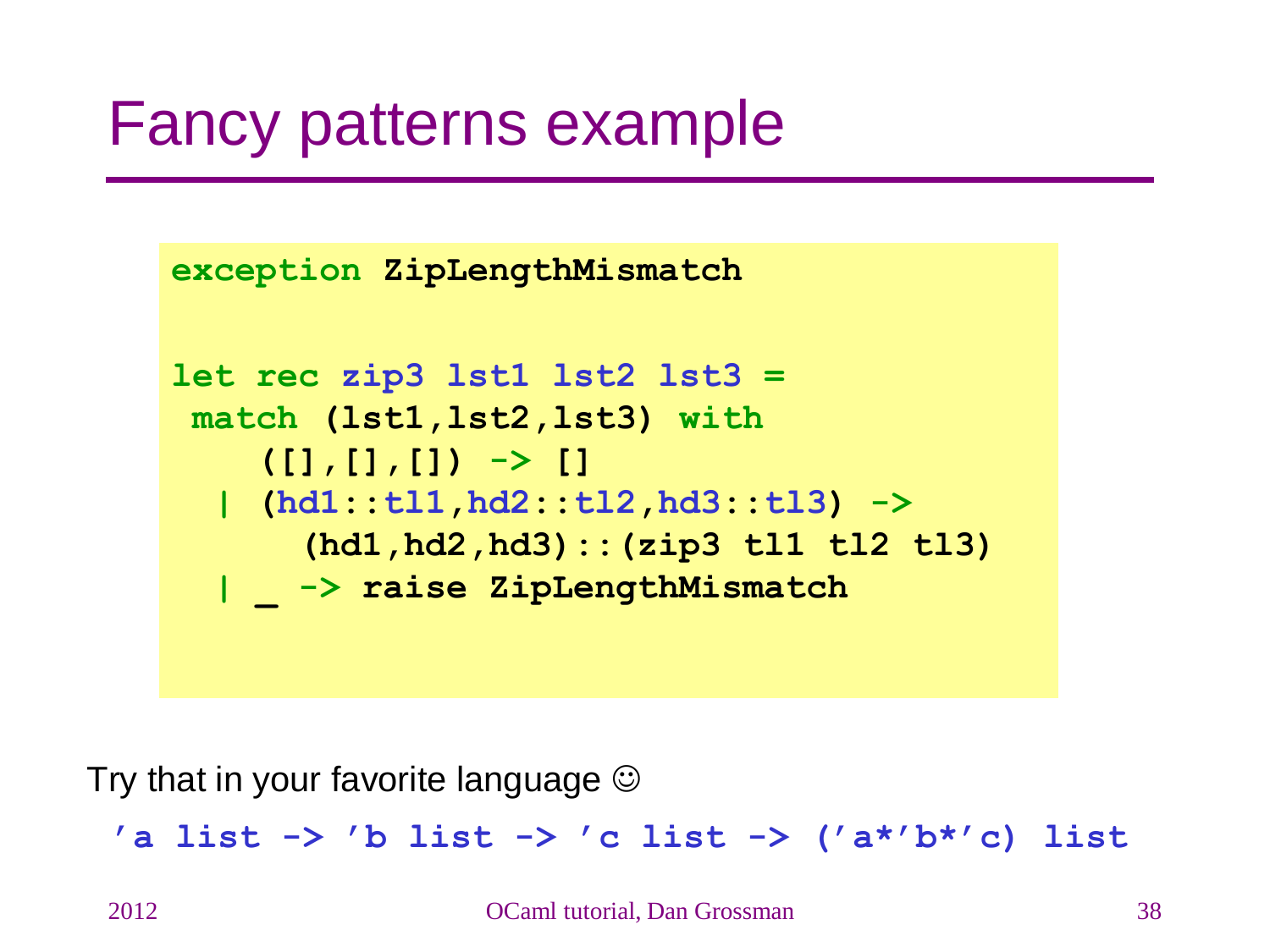### **Modules**

- So far, only way to hide things is local let
	- Not good for large programs
	- OCaml has a great *module system*, but we need only the basics
- Modules and signatures give
	- Namespace management
	- Hiding of values and types
	- Abstraction of types
	- Separate compilation
- By default, OCaml builds on the filesystem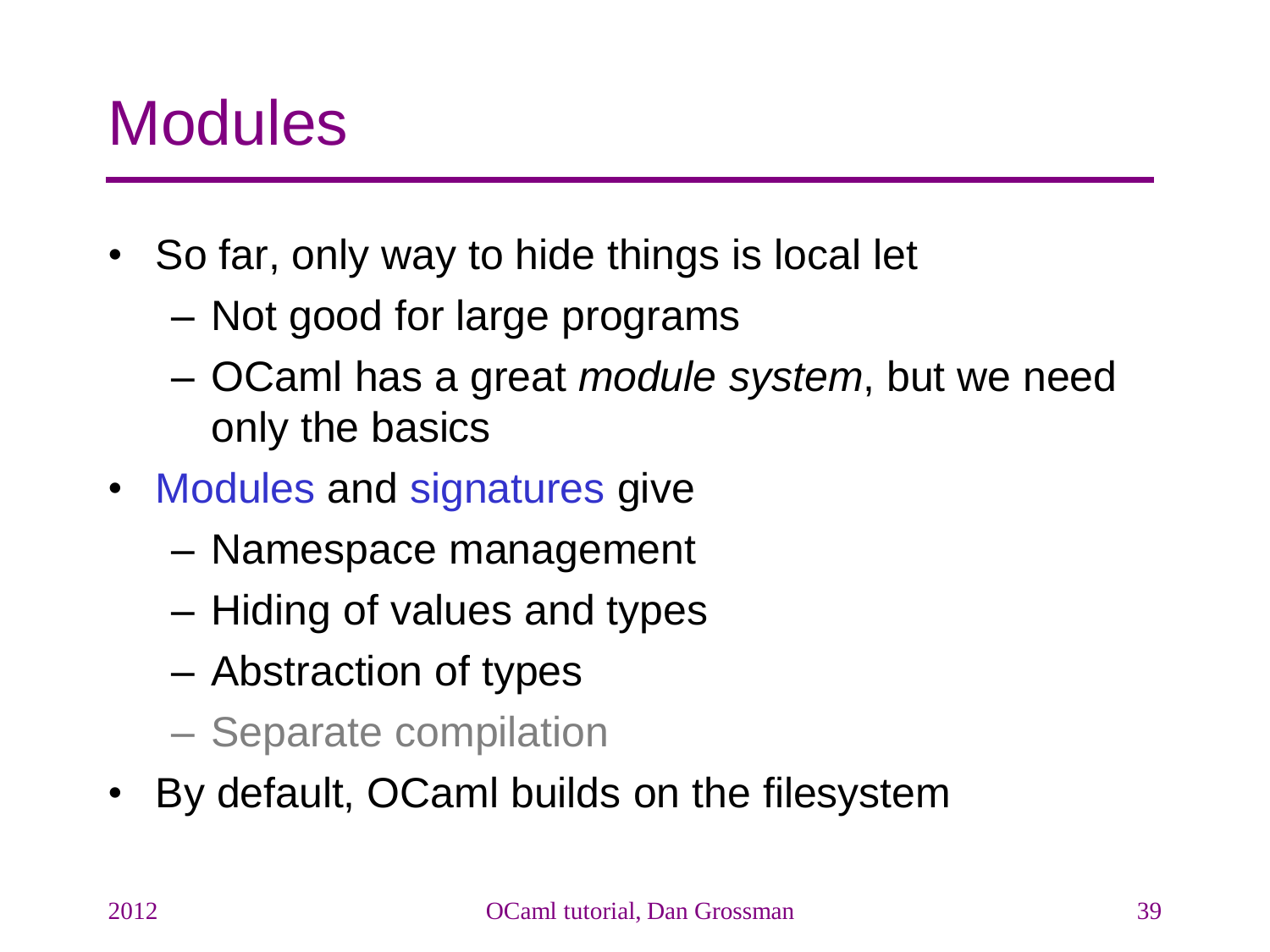## Module pragmatics

- **foo.ml** defines module **Foo**
- **Bar** uses variable **x**, type **t**, constructor **C** in **Foo** via **Foo.x**, **Foo.t**, **Foo.C**

– Can **open** a module, use sparingly

- **foo.mli** defines signature for module **Foo**
	- Or "everything public" if no **foo.mli**
- Order matters (command-line)
	- No forward references (long story)
	- Program-evaluation order
- See manual for **.cm[i,o]** files, **-c** flag, etc.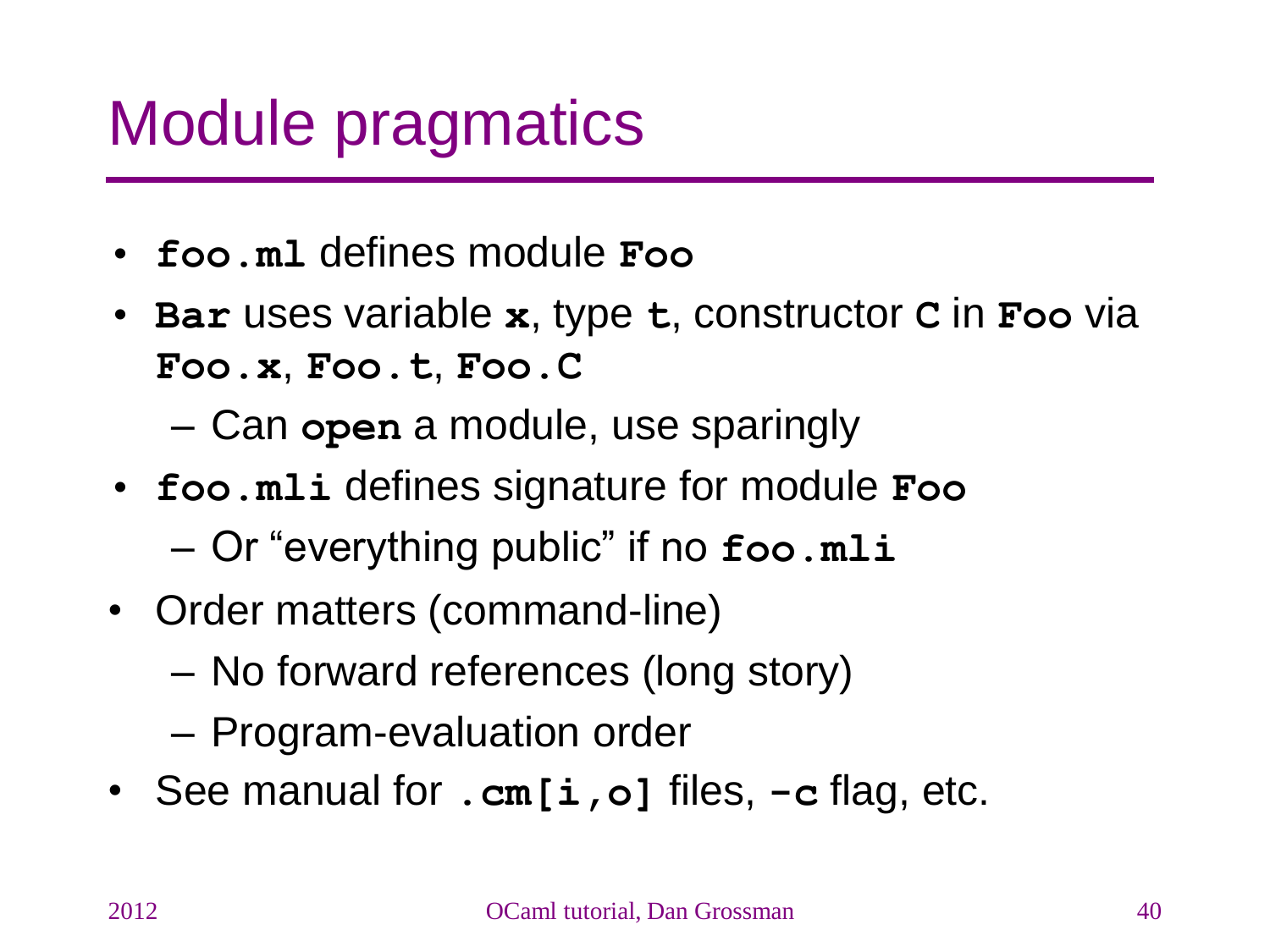## Module example

**type t1 = X1 of int | X2 of int let get\_int t = match t with X1 i -> i | X2 i -> i type even = int**  $let$  makeEven  $i = i*2$ **let isEven1 i = true (\* isEven2 is "private" \*)**  $let$  isEven2  $i = (i \mod 2) = 0$ 

#### foo.ml foo.mli

**(\* choose to show \*) type t1 = X1 of int | X2 of int val get\_int : t1->int (\* choose to hide \*) type even val makeEven : int->even val isEven1 : even->bool**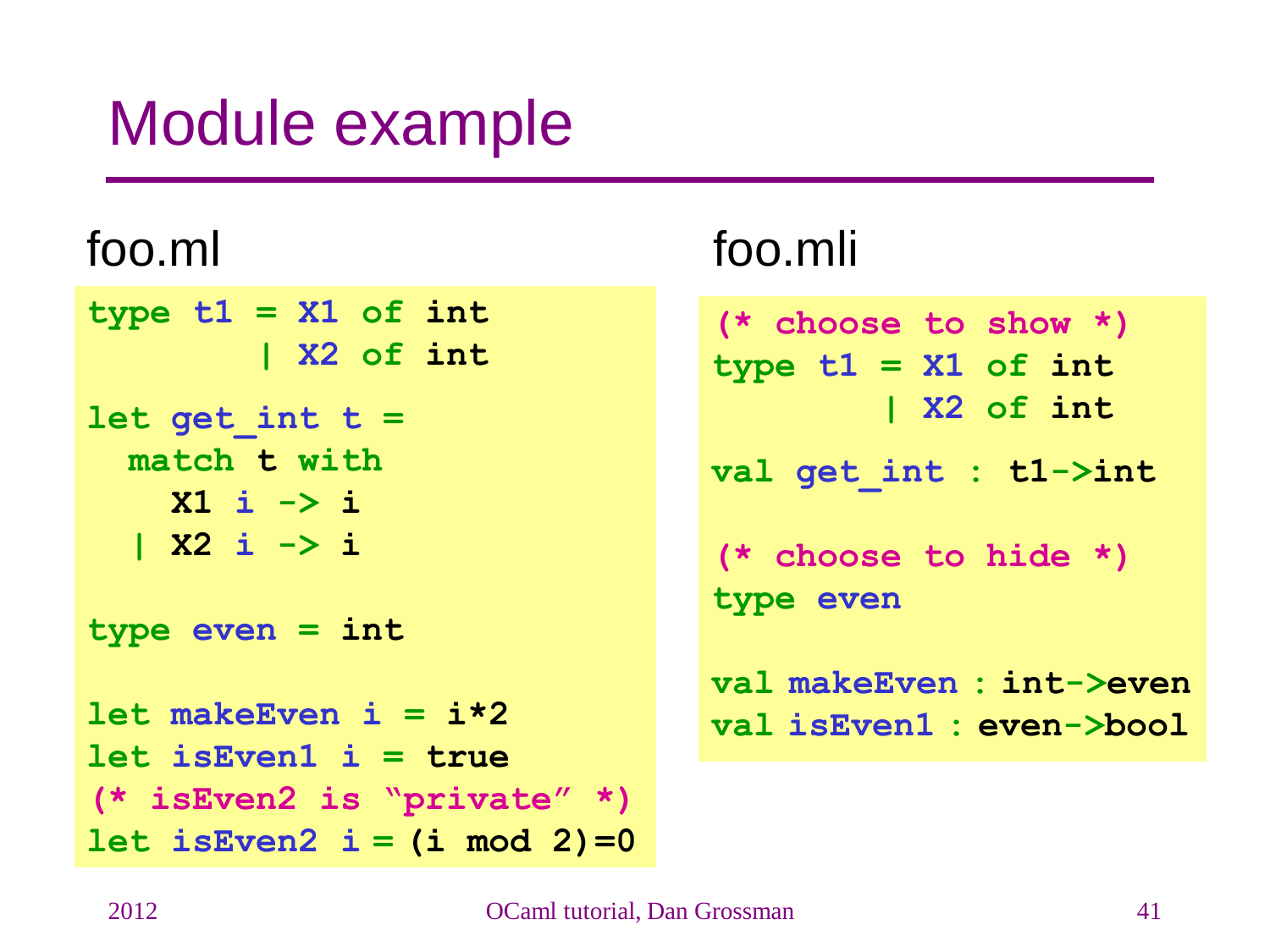### Module example

| bar.ml                          | foo.mli                              |
|---------------------------------|--------------------------------------|
| type $t1 = X1$ of $int$         |                                      |
| X2 of int                       | $(*$ choose to show $*)$             |
| $let conv1 t =$<br>match t with | type $t1 = X1$ of int<br>  X2 of int |
| $X1$ i $\rightarrow$ Foo. X1 i  | val get int : t1->int                |
| X2 i -> Foo.X2 i                |                                      |
| $let conv2 t =$                 | $(*$ choose to hide $*)$             |
| match t with                    | type even                            |
| Foo. X1 $i \rightarrow XI$ i    |                                      |
| Foo.X2 i -> X2 i                | val makeEven : int->even             |
| $let =$                         | val isEven1 : even->bool             |
| Foo.get $int(cony1(X1 17))$ ;   |                                      |
| Foo.isEven1 (Foo.makeEven 17)   |                                      |
| $(*$ Foo.is Even $1 \ 34 \ *)$  |                                      |
| $\bigcap_{n=1}^{\infty}$        |                                      |